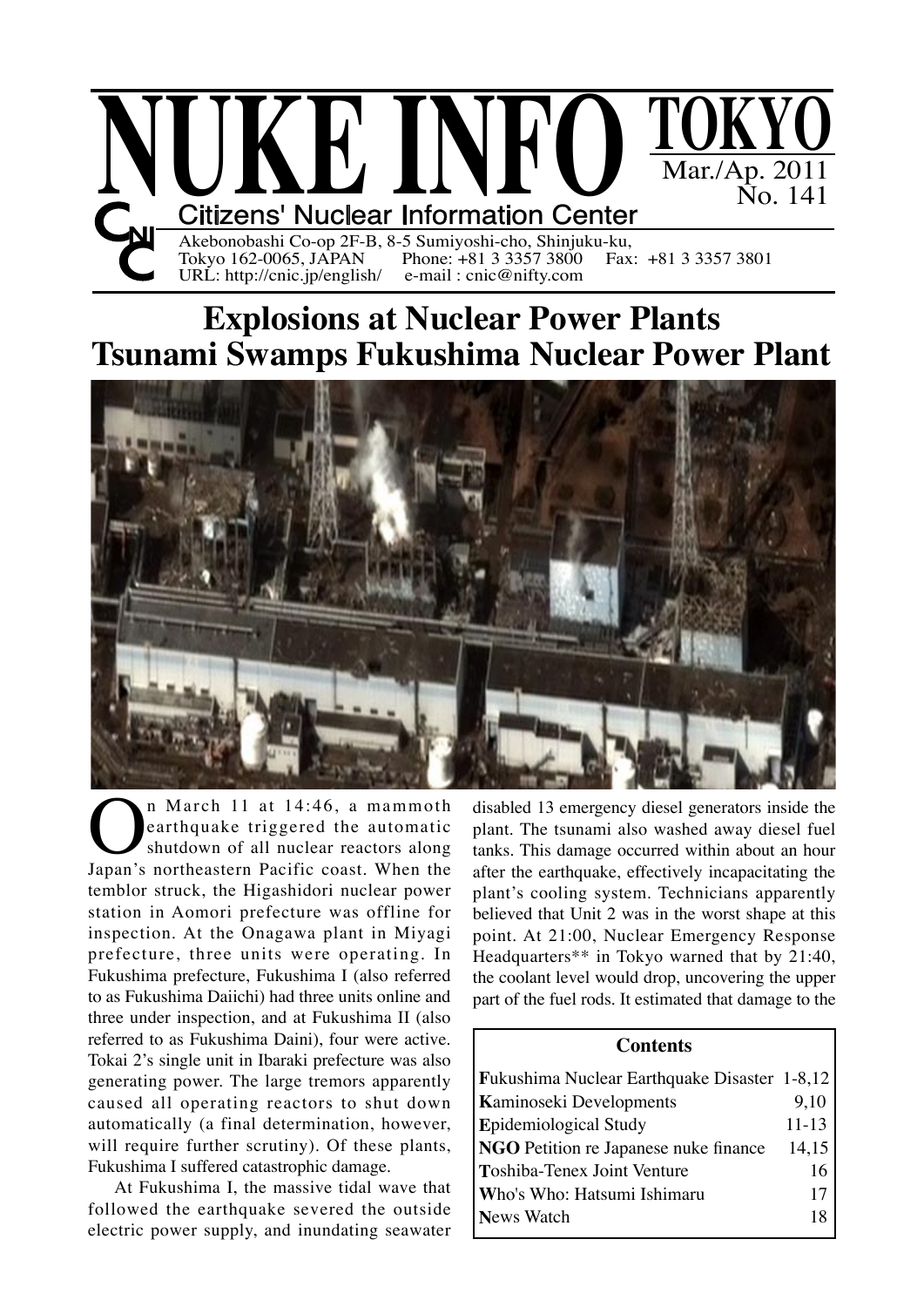core would begin by about 22:20, and that fuel-rod cladding would start to disintegrate by 23:50.

The subsequent emergency response was hammered out, moment by moment, to prevent a worst-case scenario: a loss of coolant leading to a full nuclear meltdown and cataclysmic disaster. At 22:30, three power-supply trucks arrived at the site, and by the following morning, many more were on hand. It is too early to know exactly how the off-site center, some 5 km away, responded at first, but mobile power units and other emergency equipment as well as Self-Defense Force (SDF) personnel were rapidly converging there.

The Emergency Response Headquarters convened its first meeting at 19:03 on March 11 and at 19:22 declared a nuclear emergency. At 21:23, Prime Minister Naoto Kan instructed local residents living within a 3 km radius of the stricken plant to evacuate the area and told those living within a 10 km radius to remain indoors. About 6,000 people were affected. At 5:44 on March 12, the evacuation zone was extended to 10 km, and at 18:25, it was enlarged once again to 20 km. At the same time, people within 10 km of the Fukushima II complex further south were also directed to leave their homes.

At just past midnight on March 12, the preliminary response seemed to be effective, and the situation appeared under control. In Unit 1, steam from the isolation condenser was cooling the core. In Unit 2, a temporary power source was maintaining the core's water level, and in Unit 3, the reactor core isolation cooling system was pumping water into the core. Moreover, early that morning, in Units 5 and 6 a short distance away, the water flow function was found to be intact, allowing the cooling system to be restarted, and it was thought that both reactors could be stabilized.

At dawn, however, pressure inside the Unit 1 containment vessel had soared to 8.4 atmospheres, nearly double the maximum pressure it was built to withstand (4.24 atmospheres). At that point, it was feared the containment vessel, which is designed to contain radiation from the core, would rupture, and at 9:07, steam was vented into the outside air. At 10:04, fuel rods began to protrude above the surface of the coolant.

On March 12 at 15:36, just as an aftershock jolted the site from directly below, a hydrogen explosion blew away the upper story of the outer building that houses Unit 1. This was the floor where equipment for periodic inspections, refueling machinery, and a heavy-duty crane were stored. The blast was not announced until some five hours later.

When fuel rods are exposed to air, they superheat, causing the zirconium cladding to react chemically with water and release hydrogen. Hydrogen is thought to have collected in the upper part of the outer building, where a spark from metal parts jostling together in the aftershock may have ignited it. As a result of the explosion, 500 microsieverts  $(\mu Sv)$ /hour of radiation were released into the atmosphere (the exact location of the leak has not been pinpointed). That is 10,000 times the normal background radiation level  $(0.04-0.08 \mu Sv/hour)$ .

At 20:20 that evening, emergency personnel began to pump seawater into the Unit 1 reactor. This was an extraordinary measure necessitated by loss of coolant. The water level in the core could not be restored, however, and more than onethird of the fuel rods remained exposed to the air. It is estimated that 70% of the reactor core was damaged.

On March 13, Unit 3's emergency core cooling system also failed. Workers started spraying water on the containment vessel to bring core temperatures down. At the same time, steam was vented from the pressurized core chamber into the primary containment structure. These measures were intended to keep the fuel rods submerged. That afternoon, however, as the water continued to fall, more of the rods were exposed. From about 13:00, workers began injecting seawater into the core, but the water level did not rise, and about half the length of the 4 m rods remained uncovered. It has not been determined whether the core was seriously compromised, but the damage was probably even more extensive than at Unit 1.

Emergency personnel continued to bathe the Unit 3 core with seawater and vent steam periodically from the reactor chamber. On March 14, at 11:01, however, a second explosion erupted. The blowout was even more powerful than that at Unit 1 two days earlier. Judging from TV footage, it sent an enormous plume of steam rocketing some 300 m into the air and obliterated not only the upper section of the reactor building but also the thick concrete walls that protected its lower stories.

As a result, radioactive materials including iodine, cesium, and other rare isotopes were spewed over a wide area. On March 15, the entire Kanto plain was enveloped by contamination ranging in intensity from 20 to several hundred times the normal background radiation.

Meanwhile, at Unit 2, where workers had kept the fuel bundles under water, coolant began to recede, threatening to lay bare the rods. By the evening of March 14, the fuel was almost wholly exposed. The reactor's outer shell consists of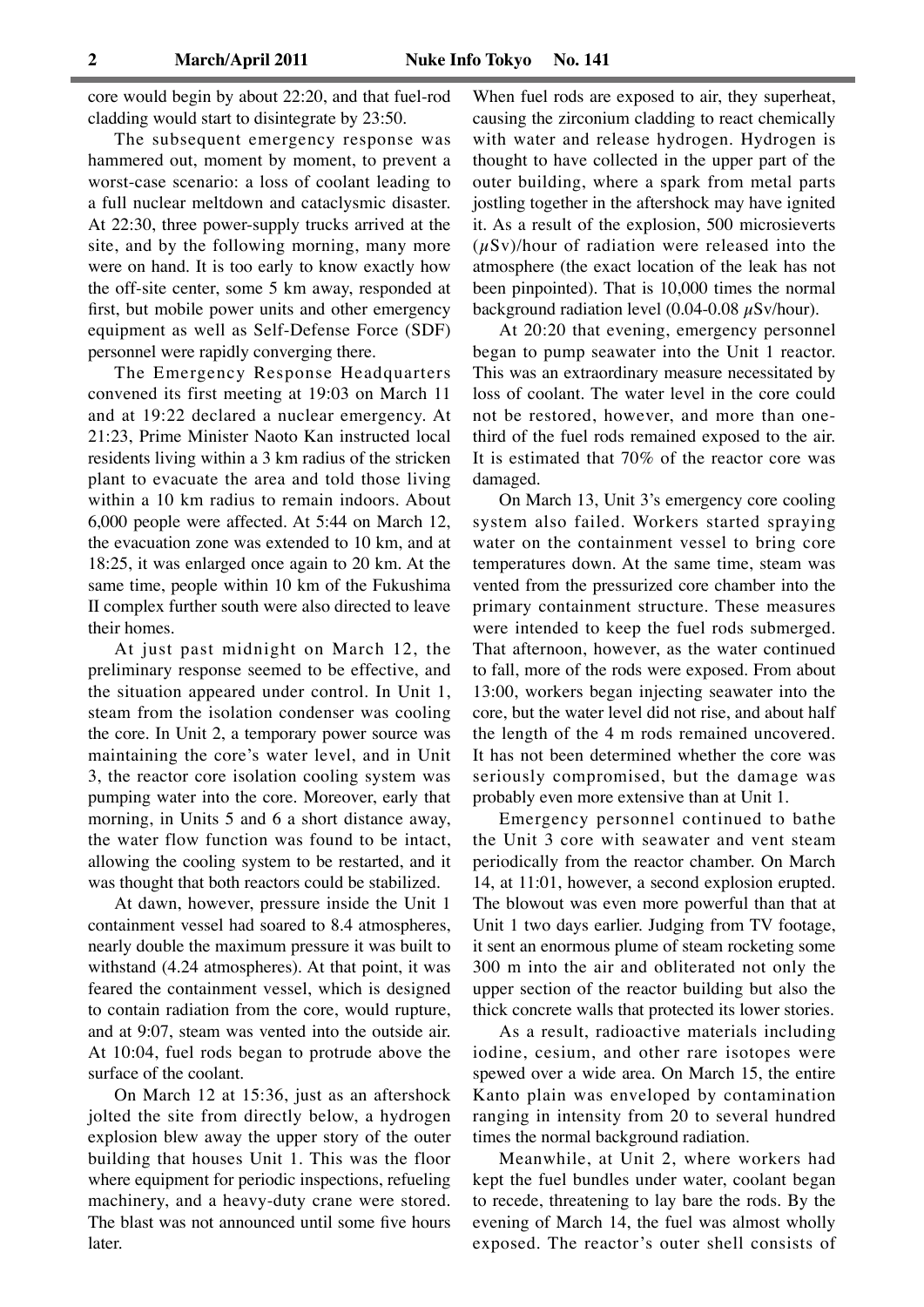concrete panels that are supposed to swing outward as the pressure inside increases in order to prevent a build-up of volatile hydrogen. At Unit 2, workers freed these panels as a precautionary measure, successfully averting another blast.

At Units 1, 2, and 3, workers struggled mightily to contain the crisis amid soaring radiation levels. On March 15, Unit 4 was rocked by another huge explosion. The media reported that the upper part of the reactor building was torn apart, leaving two gaping holes in the lower half. Photos later showed that, like Units 3 and 4, most of the wall facing the ocean was gone.

Unit 4 had been under inspection when the earthquake hit, and workers were transferring superheated spent fuel from the core to the storage pool in the same building. With the cooling system disabled, however, it is thought that water in the pool evaporated, uncovering the spent fuel. It is also possible that tremors caused a significant leak, which may have hastened the accident. The exposed spent fuel produced hydrogen, triggering an explosion. At this point, a major release of radiation could no longer be avoided. Subsequently, emergency workers and SDF personnel used helicopters equipped with airdrop devices and vehicles fitted with high-pressure water hoses to douse the stricken reactor. These operations proved to be effective up to a point.

On March 15, shortly before the blowout at Unit 4, Unit 2 was shaken by a blast that partially

damaged the pressure suppression chamber in its containment vessel. At Unit 3, the March 14 explosion was thought to have dented or deformed the upper section of the structure, possibly opening a crack in it. This vessel performs the vital task of bottling up core radiation in the event of an accident, but at Unit 3, that function is no longer viable.

As I write (March 22), a full-blown catastrophe has been averted for the moment. But it is too soon to say that the crisis is drawing to an end. Until electricity has effectively been restored from the outside and the plant's operating systems are put back in order, it will continue to be touch and go. I salute the brave men and women at the site who expose themselves daily to high radiation doses as they struggle to bring this disaster under control.

#### By Hideyuki Ban (CNIC Co-Director)

Author's note: These observations are based on the assumption that data provided by Nuclear Emergency Response Headquarters are more or less accurate.

\*\*Translator's note: In the event of a serious nuclear accident, the 1999 Act on Special Measures Concerning Nuclear Emergency Preparedness (Articles 15 to 24, Chapter III) requires the establishment of a Nuclear Emergency Response Headquarters and the declaration of a nuclear emergency.

# **Statement by Group of Concerned Scientists and Engineers Calling for the Closure of the Kashiwazaki-Kariwa Nuclear Power Plant**

Our Views of the Accidents at the Fukushima Nuclear Plants after the Earthquake *March 23, 2011*

Over ten days have passed since the<br>
Tohoku Pacific Offshore Earthquake hit<br>
Power Plant on March 11, 2011. The progress of Tohoku Pacific Offshore Earthquake hit the Fukushima Daiichi (No.1) Nuclear cooling the reactor cores is slow. The situation remains serious, and we do not yet know how this catastrophic accident will end.

The current situation clearly demonstrates the high vulnerability of nuclear plants throughout Japan to earthquakes and tsunamis. If a similar scale of earthquake hits other nuclear plants, it is quite possible that one or more accidents of a similar catastrophic scale may occur. Two nuclear plants in Japan are of particular concern to us: the

Kashiwazaki-Kariwa Nuclear Plant, which was damaged by the 2007 Niigata Chuetsu Offshore Earthquake, and the Hamaoka Nuclear Plant, which is located on top of the potential source fault of the expected "Tokai Earthquake." We suggest that the possibility of another large-scale accident similar to the one at Fukushima Daiichi should not be underestimated.

We, the members of The Group of Concerned Scientists and Engineers Calling for the Closure of the Kashiwazaki-Kariwa Nuclear Power Plant, have discussed how the current situation should be evaluated, and what kinds of demands need to be made to the electric power companies and the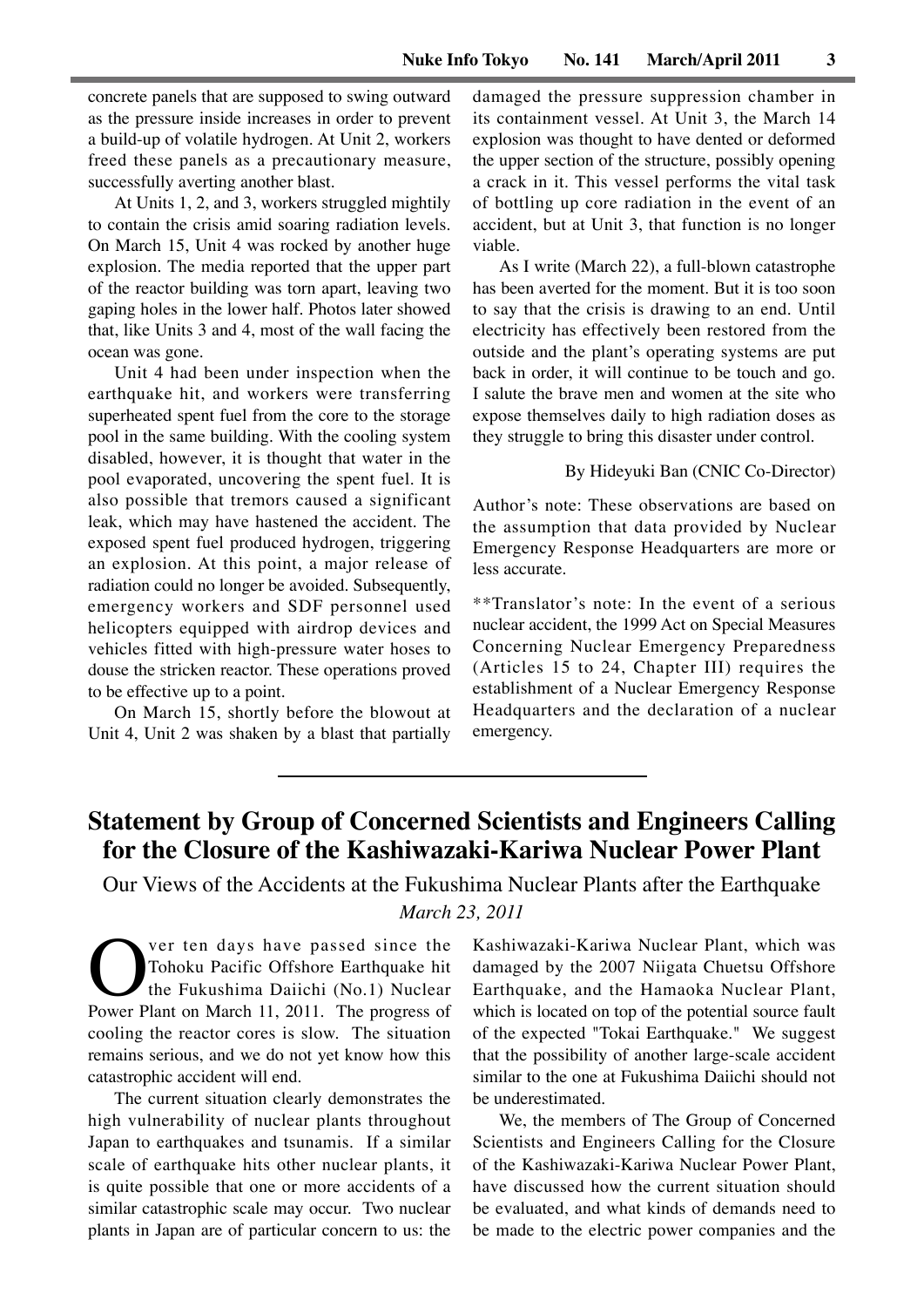government. The following is the summary of our views.

# 1. WHAT HAS HAPPENED AT THE FUKUSHIMA NUCLEAR PLANTS, AND WHAT IS THE CURRENT STATUS?

As of today, the amount of information that has been released is too limited and inadequate to fully evaluate the progress of this accident over the past 10 days. Furthermore, given that many of the measuring instruments (thermometers, etc.) within the reactors seem to have been broken, we may never know the details of this accident. With these limitations in mind, our current view is as follows.

At the time of the earthquake, Units 1, 2 and 3 of the Fukushima Daiichi Plant were in operation. Units 4, 5 and 6 were not in operation because of periodic inspections. All four units of the Fukushima Daini (No.2) Plant were in operation. When the earthquake hit, the control rods of the four reactors of Fukushima Daini were automatically inserted, and this terminated the nuclear fission reaction of the fuel. At Fukushima Daiichi, however, the external power supply was cut off, the emergency diesel generators also failed, and the fuel tank for the generators seems to have been swept away by the tsunami. As a result of these problems, it became impossible to cool down the reactor cores, a critical procedure that should have occurred right after the nuclear reactors stopped working.

### *The Pressure Vessel and the Containment Vessel of Nuclear Reactors*

Within Units 1, 2 and 3 of the Fukushima Daiichi Nuclear Plant, once the cooling water became unavailable, the water in the reactor core evaporated as a result of the decay heat from the fission products causing a drop in the water level. This resulted in the exposure of the fuel rods above the water level. When this condition continued, the melting of the fuel rods was inevitable.

TEPCO (Tokyo Electric Power Company) first attempted to connect an external fire pump to the plumbing in order to pour water into the nuclear reactor. This attempt was not successful, presumably because the water was not supplied from the water tank normally used to provide water to the reactor. As a result, the water level within the reactor continued to drop. When this condition occurred at Unit 1, it is said that TEPCO discussed the possibility of cooling the reactor using sea water, but that they decided not to do

this immediately because, at that point, they still wanted to avoid decommissioning. The decision to use sea water was made later after the hydrogen explosion occurred at Unit 1. Because of this delay, the situation deteriorated very quickly.

The nuclear reactor is designed so that when the water within the pressure vessel evaporates and the pressure within the vessel increases, a safety relief valve opens to lower the pressure. When this happens, the vapor within the pressure vessel is sent to the suppression chamber of the containment vessel. Releasing the vapor causes the water level within the pressure vessel to drop further. If the safety valve is continuously open, the fuel rods become exposed above the water. Without enough cooling water, the temperature of the fuel rods increases, and eventually temperatures reach the point where the zircaloy cladding tubes of the fuel rods react chemically with water vapor, to produce hydrogen.

We believe that hydrogen in the containment vessel was the cause of the explosions at Units 1, 2 and 3. It is important to note that hydrogen explosions occurred in the upper part of the building shells of Units 1 and 3. On the other hand, the explosion at Unit 2 occurred in the lower section in the suppression chamber. It is important to understand why these two different patterns occurred. It is likely that the suppression chamber of Unit 2, as well as the reactors and pipework of all the units, were already damaged by the earthquake.

### *Storage Pool for Spent Fuel Rods*

On March 15, a hydrogen explosion occurred at the storage pool for the spent fuel rods of Unit 4. On March 16, another explosion was reported at Unit 3. It is likely that spent fuel rods that were taken out of the reactors and kept in the storage pools were exposed to air, because the water level decreased within the pools. The exposed fuel rods must have reacted chemically with the water vapor producing hydrogen, which then chemically reacted explosively with oxygen.

Exposure of the spent fuel rods may have been caused not only by the evaporation of water but also by the loss of water within the storage pool due to sloshing (spillage) during the earthquake.

As a temporary measure, fire trucks discharged seawater into the fuel pools of Units 3 and 4. Ultimately, it will be necessary to restore electricity so that the water pump can be restarted to circulate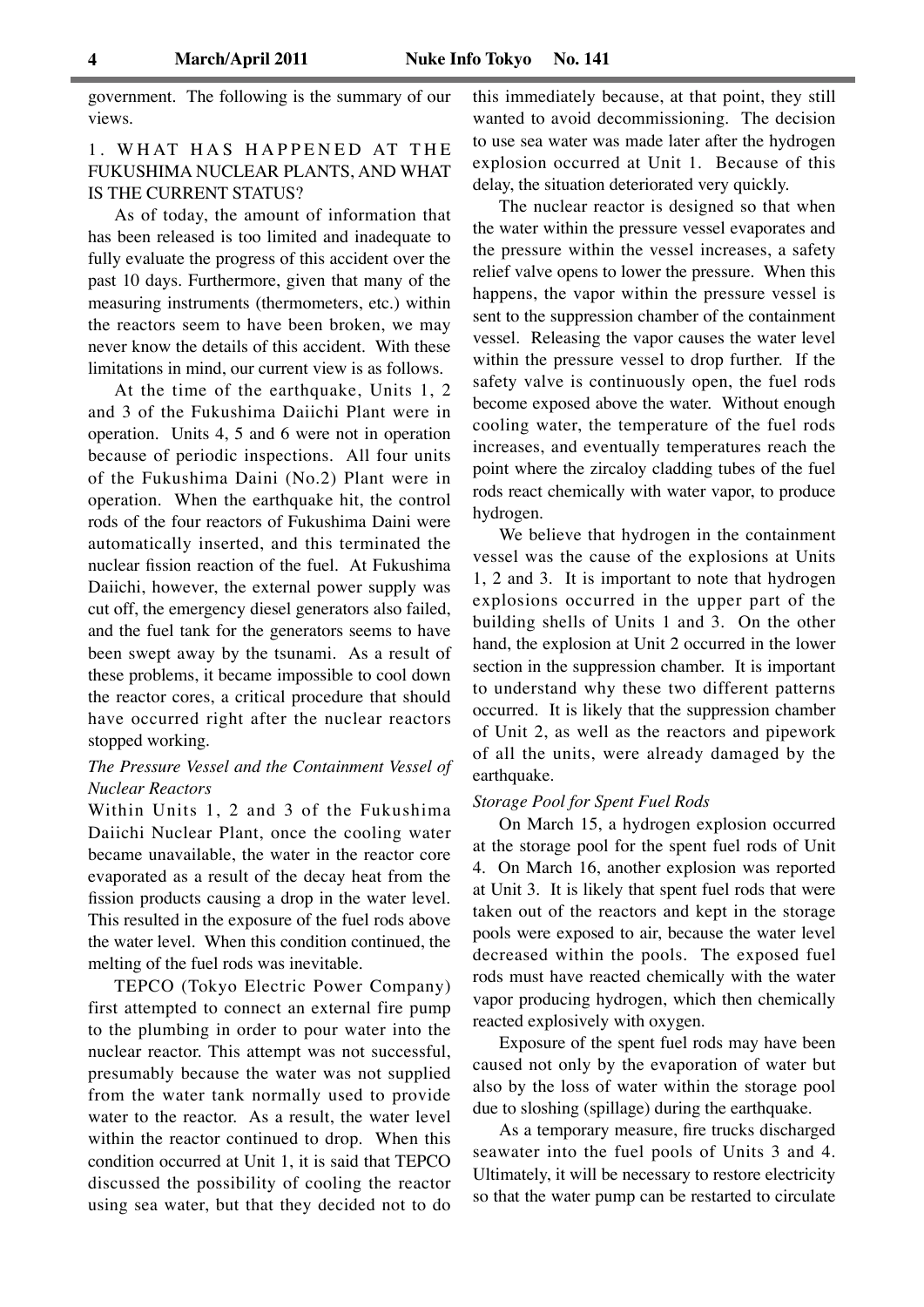the cooling water.

The large amount of water discharged from Units 3 and 4 has increased the possibility that water contaminated by radioactive materials may flow into the sea and ground water. In fact, high levels of radioactive iodine, cesium and other elements have been detected. The amount of these elements is greater than the standards considered safe by the government (reported by TEPCO on March 22).

#### *Possibility of Further Crises at the Daiichi Plant*

On March 21, an external power supply was connected to the Fukushima Daiichi Plant. As of the morning of March 23, however, electrical power is not connected to various instruments. We still do not know when the circulation of the cooling water will be restored. Although the amount of heat resulting from radioactive decay will decrease over time, it is possible that the delicate balance between the heat release and the cooling may be lost. There is still a danger that molten fuel deposited at the bottom of the pressure vessel, or the containment vessel could melt through the bottom of these vessels. Alternatively, the cores of one or more reactors could go critical.

According to TEPCO, neutron radiation was observed on March 14 and 15. This might be an indication that nuclear fission, or "criticality" occurred. Criticality can occur not only within the reactors but also in the fuel storage pools. For example, if the earthquake damaged the storage racks which separate individual fuel rods (e.g., cranes, manipulators or other instruments may have fallen onto the racks), criticality could occur because the fuel rods would become too close to each other.

### 2. THE DANGER OF RADIOACTIVE MATERIALS THAT ARE BEING RELEASED

Radioactive materials are being released into the air from the Fukushima Daiichi Plant. High levels of contamination have been observed in the vicinity of the nuclear plant. Radioactive materials that originated from the plant have also been reported in many parts of northeastern Japan. On March 21, contamination of agricultural products (including milk and spinach) above the level of the temporary standards set by the Food Sanitation Act were reported in Fukushima Prefecture as well as in several prefectures in the Kanto Region. Contamination of the sea water near the nuclear plant has also been reported. This may affect marine products.

How should we evaluate the level of radioactive contamination? Should we evacuate? Is it safe to eat agricultural products? Our view is the following.

Currently, a major problem is that TEPCO has not made any official announcements about the amounts of the discharged radioactive materials. As a result, it is extremely difficult to grasp the complete picture of the radiation contamination. Reports of radiation measurements at various observation stations are also limited. As of March 23, we still do not have full access to the radiation measurements from each prefecture. No results of the simulation of the dispersal patterns of radioactive materials have been published either. Given these limitations, it is difficult to make a conclusive statement about the levels and range of radioactive contamination.

When judging the contamination levels and taking actions to deal with the situation, it is important to distinguish between external radiation exposure and internal exposure. Radiation exposure within or above the nuclear plant site mainly comes directly from the exposed fuel rods. On the other hand, radiation exposure in the vicinity of the plant as well as in the areas further away from the plant comes from radioactive materials that were discharged into the air. In the latter case, radiation exposure can occur not only to the outside of the body but also inside the body if radioactive materials are ingested.

Because alpha particles and the beta particles emitted from the radioactive materials inside the body only penetrate a short distance, they destroy the structure of cells nearby in an intensive manner. This results in a high incidence of cancer. Given this, some scholars suggest that the legal upper limit for radiation exposure should be lower than the standard set by the report of ICRP (International Commission on Radiological Protection).

### *Workers' Radiation Exposure at the Nuclear Plant Site*

Monitors within and above the nuclear plant site indicate that high levels of radiation above 100mSv/hr have been observed. As a result, workers' activities had to be frequently interrupted. Although the stabilization of the reactors to avoid critical dangers is an urgent matter, it is also important to ensure the safety of workers, including those from TEPCO, contracted companies,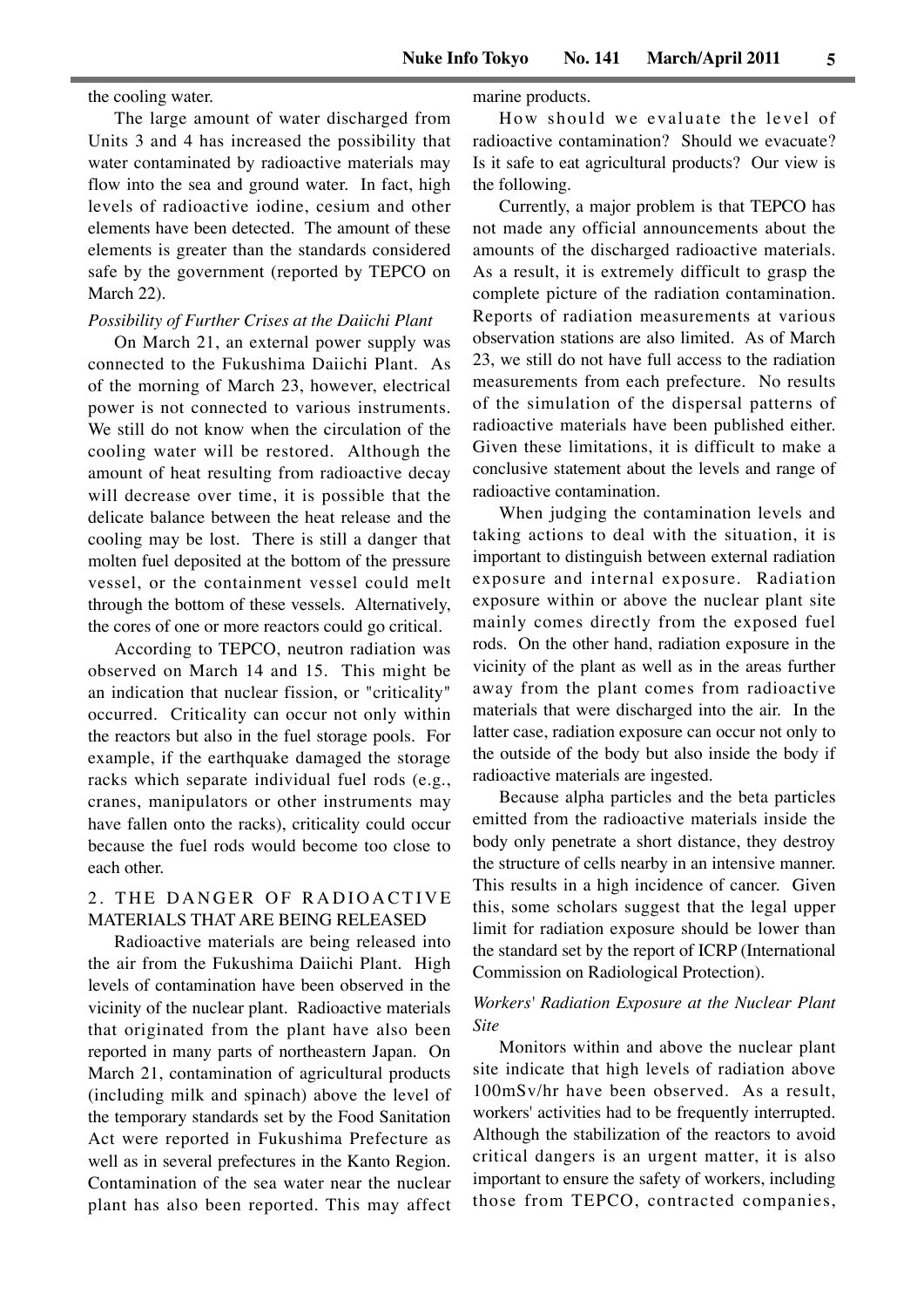firefighters, and members of the Self Defense Forces. These people should not be exposed to high levels of radiation. The Health, Labor and Welfare Ministry has raised the upper legal limit of safe radiation exposure from 100mSv to 250 mSv. This change should not lead to an underestimation of radiation doses. Nor should it result in coercion of workers to force them to work in areas where they could be exposed to radiation.

### *Necessity to Evacuate from the 30km Zone*

According to the standard set by the Disaster Prevention Guideline of the Nuclear Safety Commission, evacuation is in order when the estimate of the cumulative radiation level is above 50mSv, and staying inside is in order when the radiation level is above 10mSv . It is not clear on what kinds of data the evacuation order for the 20km zone from Fukushima Daiichi and the order to stay inside for the 30km zone were issued. It is likely that the seriousness of the situation has been underestimated. Furthermore, people who are staying indoors within the 30km zone are suffering from scarcity of supplies, partly because some transport companies are not willing to send their workers into this zone. An immediate evacuation order from this zone should be issued.

### *Evacuation from the 80km Zone Recommended by the US and Others*

The United States government announced that they had told their citizens to evacuate from the zone 80km around the Fukushima Daiichi Nuclear Plant. Several other countries have taken similar actions. It is reasonable to assume that these countries had reasons for taking these actions, and that Japanese nationals living within this zone may also be in danger.

The decision to evacuate or not should be made on the basis of multiple factors, including one's living environment, relations with other people, and the possibility of finding a secure evacuation place. However, the evacuation of pregnant women (and babies in the womb), infants, and children should be a priority.

### *Areas within the 200km Zone, including the Tokyo Metropolitan District*

There are reports that the radiation level within the 200km zone is as high as  $1\mu$ Sv/hr. If a person keeps receiving this amount of radiation for one year (8,760 hours), the cumulative amount will be 8.76mSv. This is above the legal limit for members of the public to be exposed to radiation (1mSv/yr).

Critics may say that this amount is not much larger than the level of natural radiation, which is 1.2mSv/ yr. Given the risk of additional internal exposure, however, the continuous exposure to this level of radiation may not be desirable.

The critical issue here is how long it will take for this emergency situation to end. It is necessary to closely monitor what happens next at the nuclear plant site and how the radiation measurements change.

#### *Impacts on Agricultural Products*

Food contamination by radioactive iodine and/ or cesium in amounts that are above the temporary legal limits set by the Food Sanitation Act has been reported from tests on milk from Fukushima and from tests on vegetables (spinach etc.) from multiple prefectures in the Kanto Region. Food safety is being threatened. Following the regulation of the Act on Special Measures Concerning Nuclear Emergency Preparedness, the government suspended the shipment of certain vegetables from several prefectures. As a result, farmers had to discard their products. The government and TEPCO are responsible for compensation to the producers. Depending on the duration of this emergency status, agricultural production from various parts of Japan may be heavily damaged. To prevent further damage, it is critical that the release of further radioactivity be stopped and the cooling function of the nuclear reactors and fuel storage pools be restored as soon as possible.

### 3. LESSON FROM THE KASHIWAZAKI-KARIWA NUCLEAR PLANT ACCIDENT WAS WASTED

It is clear that the past accident at the Kashiwazaki-Kariwa Nuclear Power Plant, which narrowly escaped turning into a major accident, was a warning about Japanese nuclear plant policies. For the past four years, we have been making this point. Unfortunately, the Japanese government and TEPCO did not learn the lesson from the Kashiwazaki-Kariwa accident. We are angry and extremely disappointed by this.

### *Underestimation of the Possible Size of Earthquakes and Tsunamis*

Many people who previously denied the possibility of any nuclear power plant accidents state that the scale of the earthquake, M9.0, and the size of the resultant tsunamis were beyond their expectation. It should be pointed out, however, that the scale of the Sumatra Earthquake on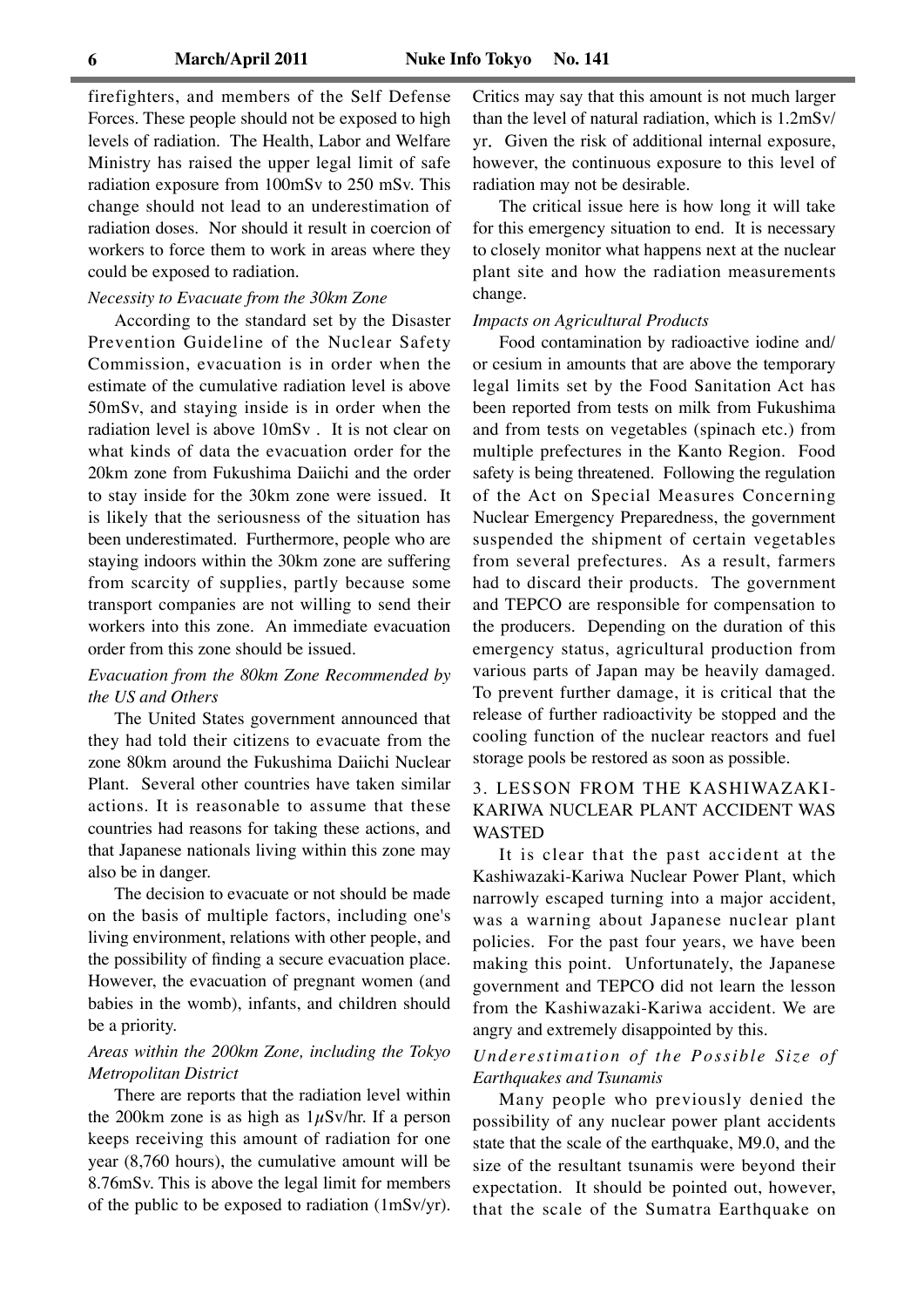December 26, 2004 was also M.9.0 and that it was associated with large tsunamis. The assumed level of tsunamis (a phenomenon commonly associated with earthquakes) at the Fukushima Daiichi Plant was inadequate. For example, the fuel tanks for the generators of Unit 1, which seem to have been swept away by the tsunami, were located near sea level, and were not protected from a large tsunami.

*Delay of the Use of Sea Water to Cool the Reactors* As stated above, sources report that TEPCO discussed the possibility of cooling the reactor of Unit 1 using sea water as early as the morning of March 12, the day after the earthquake. Unfortunately, the decision to use the sea water was delayed until the evening of the same day, when the Prime Minister ordered TEPCO to do so after a hydrogen explosion occurred at Unit 1. The decisions to use sea water for the other two reactors were further delayed. Use of seawater did not occur until March 13 for Unit 3 and March 14 for Unit 2. The fuel pools were not filled with sea water until March 15, when an explosion and fire occurred at Unit 4. Because of these delays, the scale of the accident was amplified.

It is said that TEPCO initially did not want to use sea water, because the decision to use sea water would result in having to decommission the units. If this is true, it implies that TEPCO made profits their priority rather than the safety of people, and that NISA (Nuclear and Industrial Safety Agency) and associated bureaucrats and scholars supported TEPCO's decision. This structure of decisionmaking is similar to the one used during the safety review about resuming the operation of the Kashiwazaki-Kariwa Nuclear Plant.

### *Delay in Public Information Disclosure*

TEPCO has been slow in disclosing information about damage to various instruments within the nuclear plant. Disclosure of data about various parameters, which are critical to understanding the conditions of the reactors, has also been slow. To date, it still is not possible to obtain such information on a real-time basis. Disclosure of relevant information is extremely important not only for the people living in the affected areas but also for concerned scholars and engineers who can help predict what will happen and who can make relevant suggestions. For example, scholars could have advised that sea water be used at an earlier stage if the relevant information had been adequately disclosed.

Information about the amount of radioactive materials emitted is also limited. To date, no concrete estimate of the total amount of radioactive materials emitted has been published. Radiation measurements at the monitoring posts within the nuclear power plant site are not available on a realtime basis. Additional monitoring posts have not been set up. No permanent surveillance video cameras are available. The government should disclose the radiation measurement data at various monitoring posts inside and outside of Fukushima Prefecture, and simulate the results to predict the dispersal patterns of radioactive materials. As of today, this has not occurred.

### 4. DEMANDS RE THE FUTURE OF THE KASHIWAZAKI-KARIWA NUCLEAR PLANTS

Three local groups that are against the Kashiwazaki-Kariwa Nuclear Plant, as well as the Prefectural Residents' Group to Protect Peoples' Lives and Hometowns from the Nuclear Power Plant (Genpatsu kara Inochi to Furusato o Mamoru Kenmin no Kai) have requested that the governor of Niigata Prefecture, the mayors of Kashiwazaki City and Kariwa Village, and the president of TEPCO listen to their call to immediately stop the four units of the Kashiwazaki-Kariwa Nuclear Plant. We strongly support their demand.

We also support their claim that scholars who previously denied the possibility of nuclear power accidents should not be in charge of the safety review as members of the Prefectural Technical Committee. It is necessary to reorganize this committee and appoint new members. The new committee should consist of scholars who have raised concerns about the safety of nuclear power plants, engineers who are familiar with nuclear plants, and representatives of prefectural residents.

The Nuclear and Industrial Safety Agency and the Nuclear Safety Commission, both of whom have been in charge of the safety reviews of nuclear plants in Japan, are responsible for the current situation. The Japanese review system is inferior to the review systems of other countries, such as the US Nuclear Regulatory Commission. Since the scale of the earthquake that struck the Kashiwazaki-Kariwa Plant was much larger than originally assumed, the Japanese government carried out a review of all the nuclear plants within the country, including the Fukushima Nuclear Plants. The current "nuclear earthquake disaster" (genpatsu shinsai) at *Continued on page 8*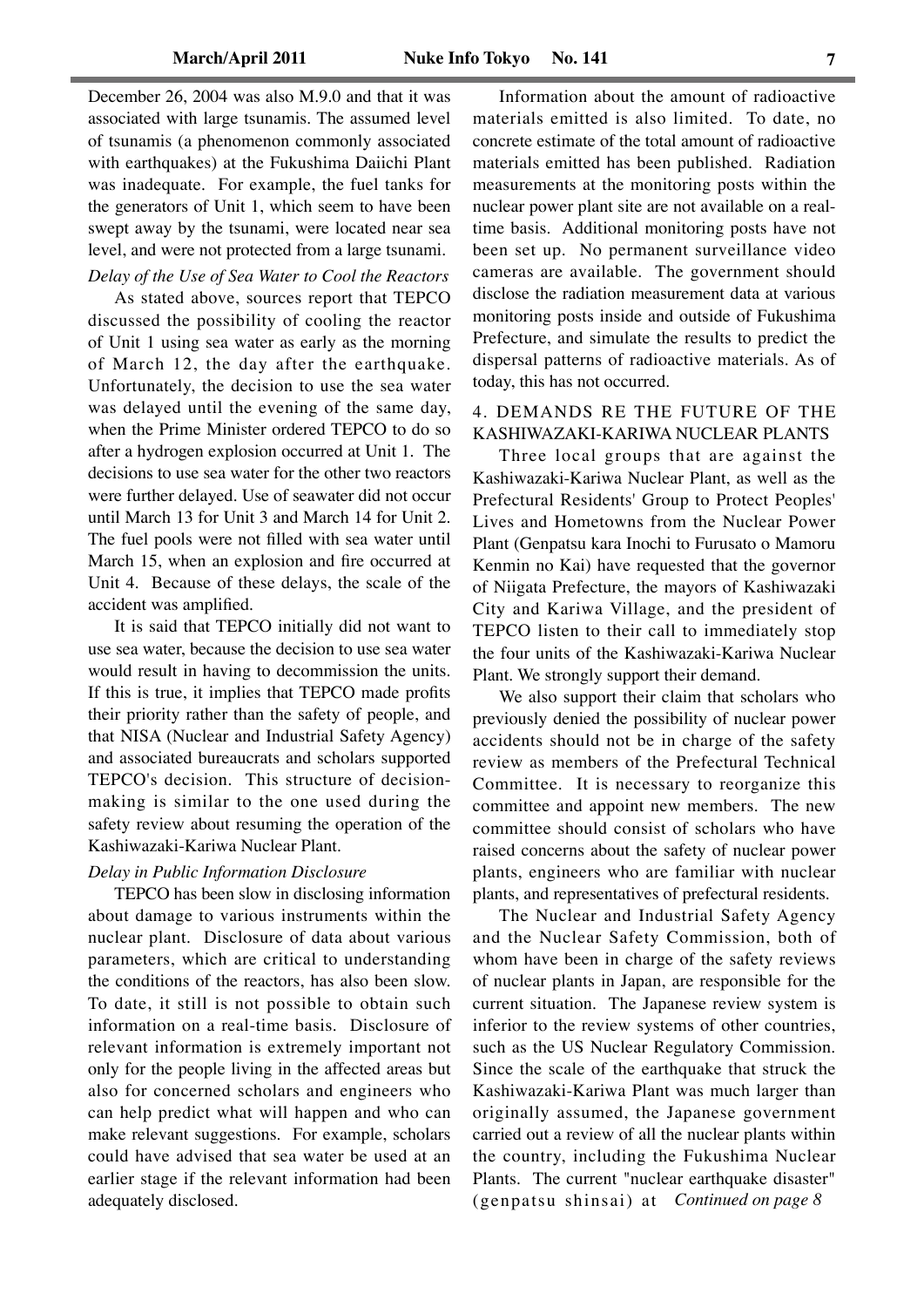# **Can there be a silver lining? Opinion Article published by Kyodo News, March 28, 2011 by CNIC International Liaison Officer, Philip White**

The most remarkable thing about the response so far to the "gempatsu shinsai" (nuclear-<br>earthquake disaster) that has engulfed Japan<br>is that there are still people who think nuclear so far to the "gempatsu shinsai" (nuclearearthquake disaster) that has engulfed Japan power has a future. Should this be attributed more to the dependence of modern industrialized societies on massive inputs of energy, or to a collective lack of imagination?

We do not yet know how this unfolding catastrophe will end, but we can be sure that if most of the radioactivity in the Fukushima Daichi Nuclear Power Plant remains on site, then the true believers will claim that this is as bad as it gets and that the risk is worth taking. The environmental damage of localized contamination and releases to sea will be discounted and long-term health impacts from exposure to low levels of radiation will be denied. Even those workers who suffer from acute radiation sickness will not find their way into the most commonly quoted statistics, unless they die promptly.

The truth is that even in the best-case scenario the environmental and human consequences of this disaster will be enormous. The potential impact of a worst-case scenario is beyond most people's comprehension. To give an indication of the amount of radioactive material involved, the total capacity of the three reactors that were operating at the time of the earthquake was double that of the Chernobyl number 4 reactor that exploded 25 years ago in the Ukraine. To this you have to add the radioactivity in the spent fuel pools of all 6 units and of the shared spent fuel pool.

All of this is at risk and, due to the long-term heat generating properties of the fuel, the situation will not be stabilized any time soon. Even if the radioactivity does not travel far, the release of just a fraction would have incalculable consequences for human beings and the environment.

Besides the true believers, there are also those who regard nuclear energy as a necessary evil. They don't particularly like it, but they see no alternative. But is it true that there is no alternative? For those who can't see beyond the current centralized, supply-driven electricity power systems and who assume an eternally increasing demand for energy, then perhaps it is difficult to imagine how modern societies could survive without nuclear power. But if you allow the possibility of decentralized systems that reward the efficient provision of energy services, rather than the supply of raw energy, then hitherto unimagined options open up.

After last year's oil spill in the Gulf of Mexico and now the Fukushima Daiichi "gempatsu shinsai", people must realize that business as usual is not an option.

To claim that nuclear energy has a future represents a colossal failure of our collective imagination - a failure to imagine the risks involved and a failure to imagine how we could do things differently. If future generations are to say that there was a silver lining to the cloud of the Fukushima Daiichi disaster, it will be because human beings now looked beyond their recent history and chose to build a society that was not subject to catastrophic risks of human making.

t h e F u k u s h i m a Plants revealed that the review was not thorough enough. *Continued from page 7*

Scholars and Engineers of The Group of Concerned Scientists and Engineers Calling for the Closure of the Kashiwazaki-Kariwa Nuclear Power Plant have been working closely with local residents to examine the reliability of "seismic ground motion evaluation" and "seismic safety evaluation" of equipment. "Seismic ground motion evaluation", which deals with natural phenomena, is not always reliable. Furthermore, "seismic safety evaluation" of human-made instruments is also unreliable due to many unknown factors. Using "the judgment of engineers," the government and the electric power company dismissed the possibility of severe damage from an earthquake as unlikely, and resumed the operation of the Kashiwazaki-Kariwa Nuclear Plant. We have voiced our opinion that this decision was a mistake. The current "nuclear earthquake disaster" at the Fukushima Plants revealed that our concern was justified.

We will continue our efforts to prevent any future "nuclear earthquake disaster" in Japan.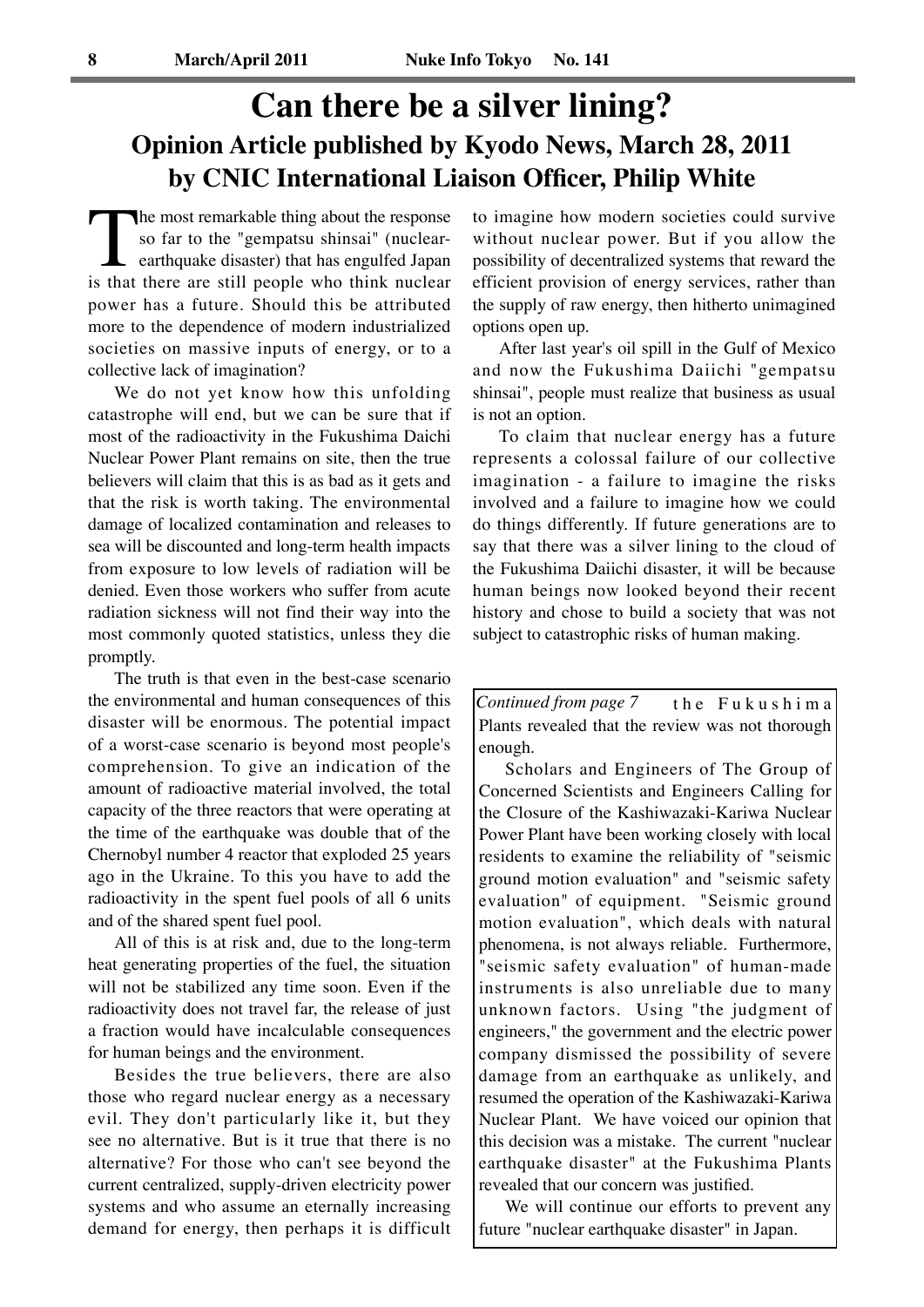# **Future of Kaminoseki Nuclear Power Plant Uncertain**

In response to public concern about the great<br>earthquake that hit NPPs in Fukushima<br>on March 11, the governor of Yamaguchi<br>Prefecture, who had granted permission to n response to public concern about the great earthquake that hit NPPs in Fukushima on March 11, the governor of Yamaguchi Chugoku Electric Power Company to begin sea reclamation work for the Kaminoseki Nuclear Power Plant, asked the company to suspend the work. Indicating its reluctance to respond to the request, the company is still sending a small number of workers to the site to evaluate the earthquake risk of the site.

Before the earthquake struck Chugoku Electric was forging ahead in the face of strong protests.

On Sunday, February 20, 2011, the People of Iwaishima's Association against the Kaminoseki Nuclear Station released an urgent notice on its blog: "We expect Chugoku Electric Power to come to restart sea reclamation work tomorrow, with hundreds of workers." Chugoku Electric had never been to the planned NPP site with such a large number of people.

As was expected, Chugoku Electric Power appeared on February 21. About two o'clock in the morning, 400 workers showed up on the seashore where the Kaminoseki Nuclear Power Station is proposed. Although it made no substantial progress in sea reclamation because of protest by Iwaishima islanders and others, the power company announced that they had duly restarted reclamation work.

At the site, Chugoku Electric also announced that those who hindered the reclamation work would be placed under the sanction of payment of 5 million yen. The company had applied for a provisional injunction against 12 protesters with the Yamaguchi District Court, and the court made a decision in favor of the company on the day. Also on the same day, the company applied for another provisional injunction, claiming that any fishing boats and kayaks should not interfere with the company's ships in the waters near the proposed NPP site. Criticism is arising that the application is a SLAPP suit (Strategic Lawsuit Against Public Participation).

The reason why the appearance of Chugoku Electric, the court decision, and the application occurred on the same day is unknown.

The tense standoff continued until the afternoon of February 23, when two protesters were injured. According to the People of Iwaishima's Association, they were crushed by security guards when they tried to stop workers from driving piles on the shore.

While mass media has been ignoring what is happening in Kaminoseki, the news is spreading on the Internet. Ustream channel Mangetsu TV was live broadcasting from the NPP site and showed the crush in real time. There were more than 1,000 viewers when it occurred. Opinions and thoughts were exchanged on Twitter.

The movie Mitsubachi no Haoto to Chikyu no Kaiten ("The hum of the honeybee and the rotation of the Earth"), which features Iwaishima islanders' protest against the Kaminoseki NPP project, opened in Tokyo on February 19, two days before Chugoku Electric appeared en masse. As an increasing number of people learn of the controversy, the theater has decided to prolong the period of the show.

In protest against the power company' s unscrupulous move, Diet members, citizens concerned with nuclear power, and conservationists took urgent actions. At least two groups of citizens visited Chugoku Electric's Tokyo office and one group visited its head office in Hiroshima, demanding that the company suspend sea reclamation work.

An emergency gathering was held in a Diet members' building in Tokyo. Nine Diet members participated, showing the strong interest in the issue. The Japan Civil Network for Convention on Biological Diversity (JCN-CBD) also organized an urgent gathering. Pointing out that Japan was the host country of the COP10 Convention on Biological Diversity (held in Nagoya, Aichi Prefecture in October 2010), JCN-CBD demanded that the Japanese government make utmost efforts to meet the Aichi Targets adopted at the conference and review the Kaminoseki NPP project, which would destroy the environmentally valuable area in Kaminoseki. These gatherings were live broadcasted by Ustream.

### Mayumi Nishioka

(Network of Citizens for the Cancellation of the Kaminoseki NPP Project and for the Preservation of the Seto Inland Sea Area)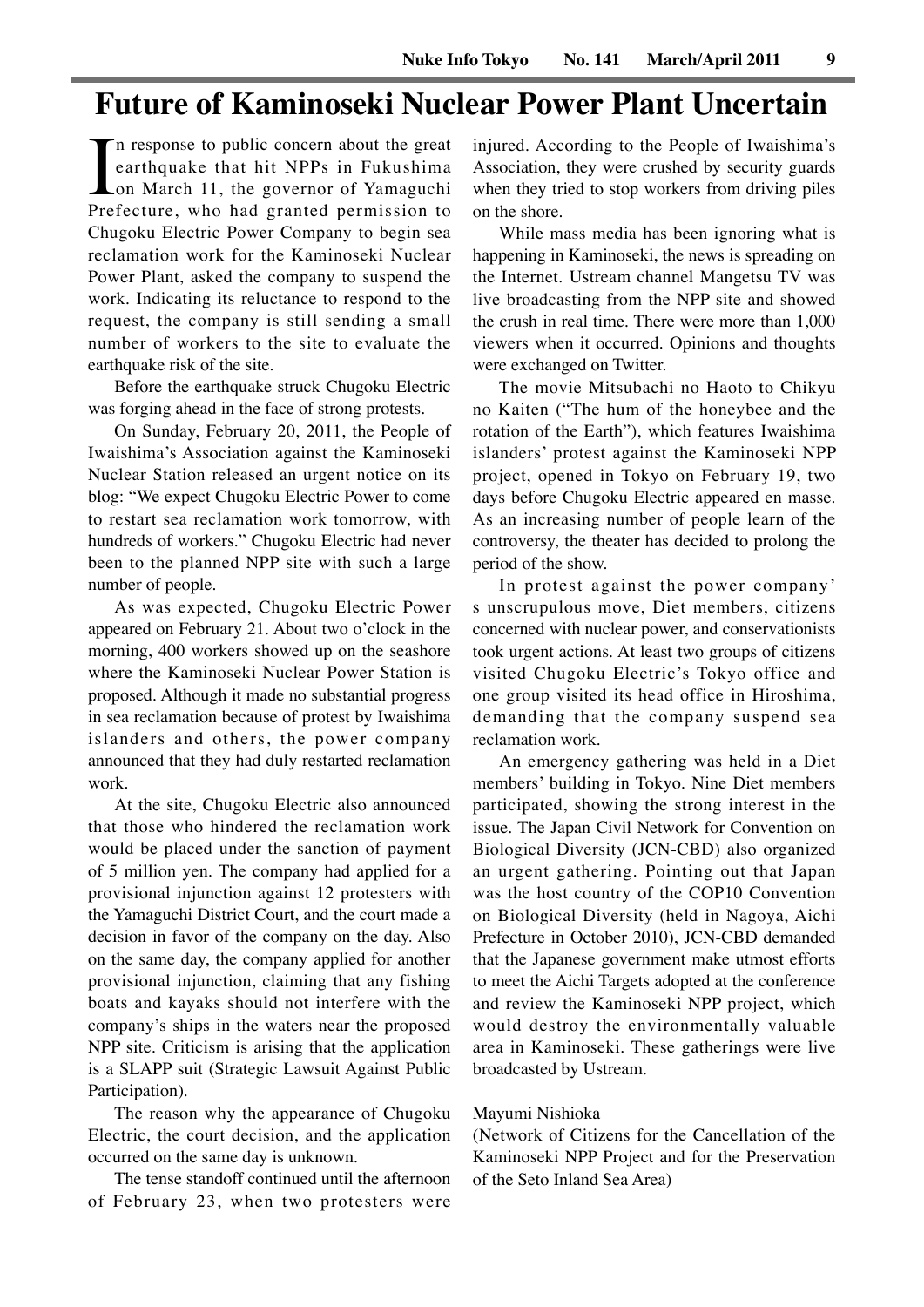# **Hunger Strike Against Kaminoseki Nuclear Power Plant**

urther evidence of the depth of opposition to Chugoku Electric Power Company's planned Kaminoseki Nuclear Power Plant was provided by five young men (two aged 19, three aged 20), who braved cold and snow during a ten-day hunger strike from January 21 to 30 outside the Yamaguchi Prefectural Government offices in Yamaguchi City. The Ministry of Economy, Trade and Industry is currently conducting a safety assessment of the proposed plant, but landfill and sea reclamation work at the site, located on the coast of the environmentally sensitive Seto Inland Sea, has already begun. The Seto Inland Sea is sometimes referred to as Japan's Galapagos because of its rich environmental diversity (see NIT 133).

At the beginning of their action, the hunger strikers issued a statement in which they



said, "We decided to take this action because we do not want the radioactive waste that will arise and the radioactivity that will accumulate in the



should abandon nuclear power."

Some of the hunger strikers had previously participated in the 800-kilometer "7 Generations Walk" from Kaminoseki to Nagoya, where COP 10 of the Convention on Biological Diversity was held in October 2010.

In another initiative, the people of Iwaishima Island, located 3.5 kilometers across the sea from the proposed nuclear power plant, are aiming to achieve energy self-sufficiency. In January, a steering body was set up to raise funds and install solar cells and other renewable energy facilities. The project is being undertaken by a group of residents opposed to the nuclear power plant and the Institute for Sustainable Energy Policies (ISEP), a Tokyo-based nongovernmental organization. According to ISEP executive director Tetsunari Iida, the project is the first full-fledged attempt in Japan to fully meet energy demand in a specific region with renewable sources.

Philip White (CNIC)

sea and the atmosphere a s a c o n s e q u e n c e of constructing and operating this nuclear power plant to be left to our own and our children's generations.' In a follow-up statement issued after they ended their hunger strike they said, "We believe that it is precisely because Japan knows the horror of nuclear weapons that it

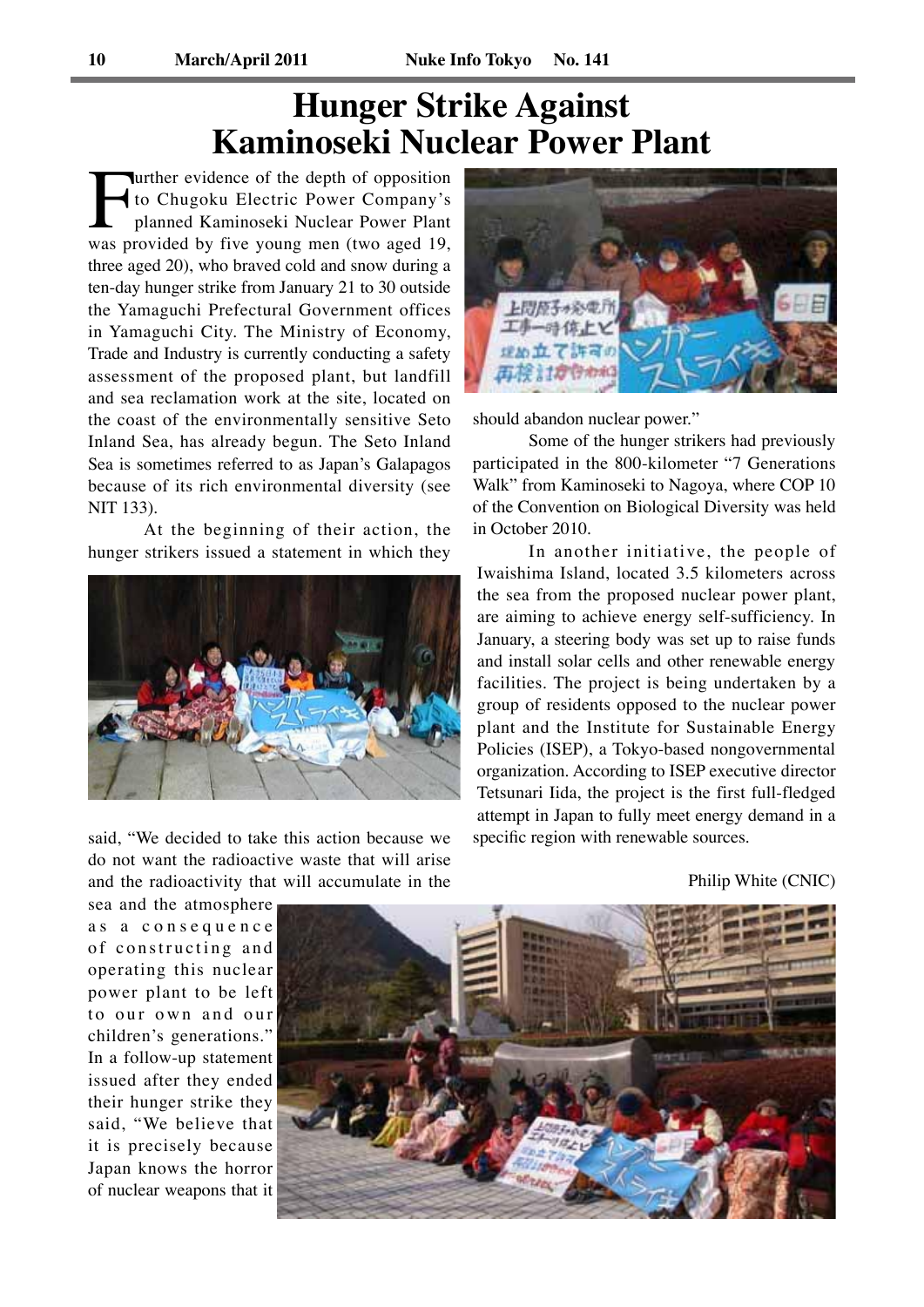# **Epidemiological Study of Workers at Nuclear Power Generating Facilities (4th Period FY2005 to FY2009)**

The study should not simply say "how much irradiation is acceptable"

In September 2010, the Epidemiological Study<br>of Workers at Nuclear Power Generating<br>Facilities, etc. (4th Period, FY2005 to FY2009)<br>was finalized and published. This epidemiological n September 2010, the Epidemiological Study of Workers at Nuclear Power Generating Facilities, etc. (4th Period, FY2005 to FY2009) study was commissioned to the Radiation Effects Association by the Ministry of Education, Culture, Sports, Science and Technology (MEXT - formerly the Science and Technology Agency). The main aim of the study was to "gain scientific knowledge on the impacts of low-level radiation on the human body."

Previous reports (1st Period Study, FY1990 to FY1994; 2nd Period Study, FY1995 to FY1999; 3rd Period Study FY2000 to FY2004) have studied such topics as the comparison with the death rate of the total Japanese male population and the association between radiation dosage and death rate.

In this 4th Period Study, as shown in the tables, a comparison between the death rate of the total Japanese male population (external comparison: the standardized mortality ratio (SMR) from 20 years of age and over to 84 years of age) shows an SMR of 1.04 for all malignant neoplasms excluding leukemia (1.01 to 1.07 in the 95% confidence interval), confirming a significantly high death rate. The SMRs for cancers by site were liver cancer 1.13 (1.06 to 1.21) and lung cancer 1.08 (1.02 to 1.14), confirming a significantly high death rate.

dosage within workers for all neoplasms excluding leukemia, it was confirmed that there is a significant trend for death rate to increase with increasing radiation dosage. Looking at cancers by site, concerning death rates for cancer of the esophagus, liver cancer and lung cancer, and the death rates for non-Hodgkin's lymphoma and multiple myeloma, it was confirmed that there is a significant trend for death rate to increase with increasing radiation dosage.

test) for death rate and cumulative radiation

However the report concludes, "It can be said that there is no clear evidence confirming that lowlevel ionizing radiation has an impact on cancer death rates." Regarding the statistically significant associations, the report states, "The possibility of impacts due to confounding with such lifestyle habits as smoking cannot be ruled out," and "The possibility that a significant association with radiation dosage has been indicated by chance cannot be ruled out."

These results have been shamelessly put forward in materials for the deliberations on a new Framework for Nuclear Energy Policy and in our negotiations with the government for widening the framework for approval for nuclear power facility workers under the Workers' Accident Compensation Insurance system that we have been campaigning for.

In the trend test (internal comparison: trend

In the English paper by Tamiko Iwasaki

|                            | 2nd Period<br>3rd Period<br>1st Period                                                             |                     |                     | 4th Period          |  |
|----------------------------|----------------------------------------------------------------------------------------------------|---------------------|---------------------|---------------------|--|
| Tracking Information       | To March 1994<br>To March 1999                                                                     |                     | To March 2004       | To March 2009       |  |
| Dosage Information         | To March 1993                                                                                      | To March 1998       | To March 2003       | To March 2008       |  |
| Cause of Death Information | To December 1992                                                                                   | To December 1997    | To December 2002    | To December 2007    |  |
| Final Date of Observation  | To 31 December 1992                                                                                | To 31 December 1997 | To 31 December 2002 | To December 31 2007 |  |
| (Observation Period (a)    | [67] Total Observation Period F-L Observation Period F-L Observation Period F-L Observation Period |                     |                     |                     |  |
| No. of Subjects            | 114900                                                                                             | 119484              | 200583              | 203904              |  |
| Of these, Deceased         | 1758                                                                                               | 2934                | 7670                | 14224               |  |
| Total person-years         | 533000                                                                                             | 539000              | 1373000             | 2227000             |  |
| Avg. Length of Observation | 4.6 years                                                                                          | 4.5 years           | 6.8 years           | $10.9$ years        |  |
| Avg. Dosage(mSv)           | 13.9                                                                                               | 15.3                | 12.2                | 13.3                |  |

**Table 1. Outline of the Epidemiological Study**

Notes: (a) 'Total Observation Period' includes backward-looking observation. 'F-L' is 'forward-looking'. Forward-looking observation indicates that information is gathered and observation carried out onwards from the point in time when tracking has begun. When information is gathered and observations carried out by going back in time, this is known as backward-looking observation.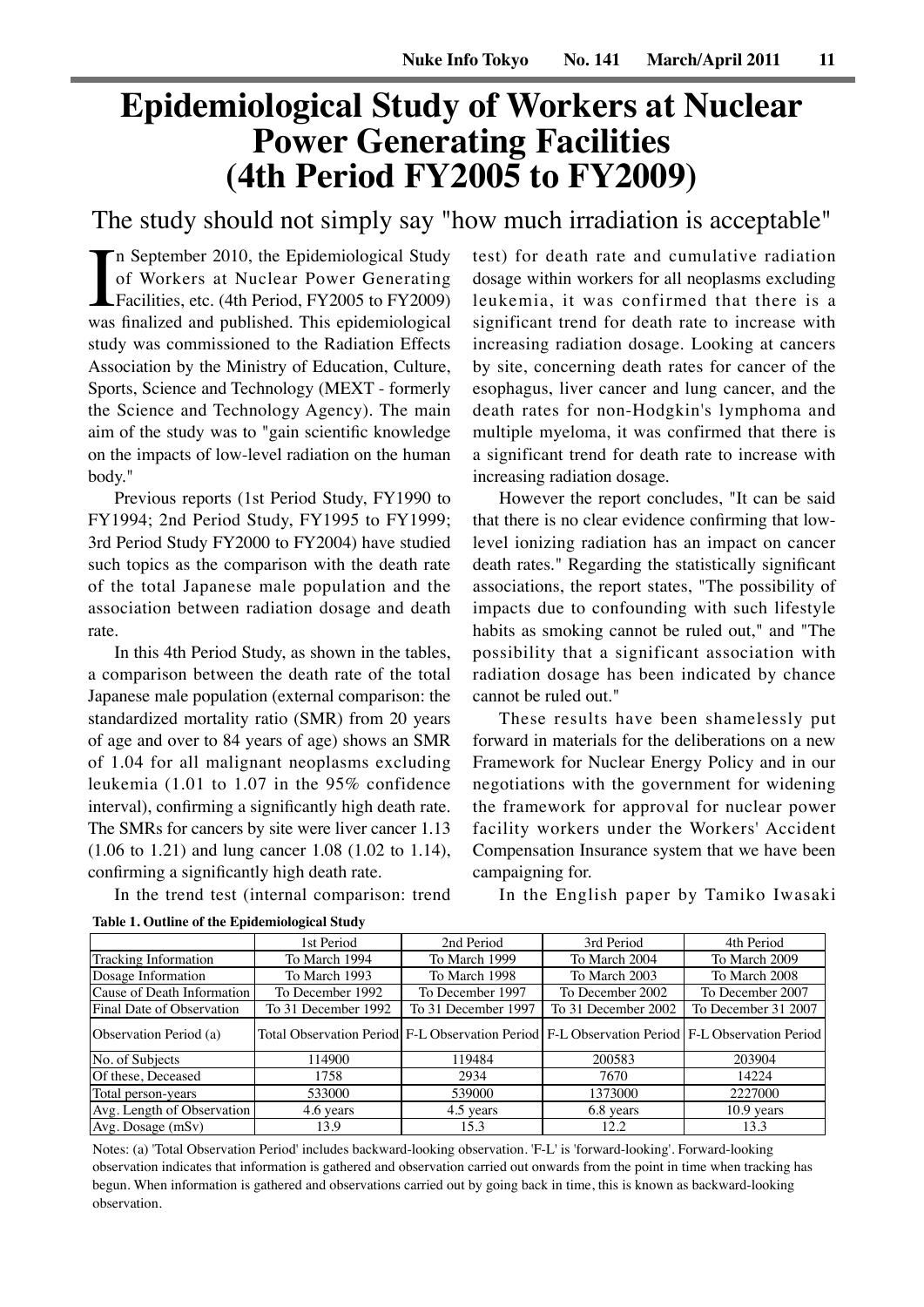|  |  | Table 2. Comparison of Death Rates of Workers with Death Rates of the Total Male Population of Japan |  |
|--|--|------------------------------------------------------------------------------------------------------|--|
|  |  |                                                                                                      |  |

(External comparison; standardized mortality ratio [SMR] from 20 and over to 84 years of age)

| Cause of Death                          | Observed Deaths | Expected<br>Deaths | <b>SMR</b> | 95% Confidence<br>Interval | p value for the<br>result of the two-<br>sided test |
|-----------------------------------------|-----------------|--------------------|------------|----------------------------|-----------------------------------------------------|
| All neoplasms                           | 5839            | 5617.5             | 1.04       | $(1.01 - 1.07)$            | 0.003                                               |
| All malignant neoplasms                 | 5711            | 5489.4             | 1.04       | $(1.01 - 1.07)$            | 0.003                                               |
| Liver cancer                            | 938             | 829.2              | 1.13       | $(1.06 - 1.21)$            | < 0.001                                             |
| Lung cancer                             | 1208            | 1117.8             | 1.08       | $(1.02 - 1.14)$            | 0.007                                               |
| All malignant neoplasms except leukemia | 5576            | 5353.1             | 1.04       | $(1.01 - 1.07)$            | 0.002                                               |

Note 1. Standardized Mortality Ratio, SMR = Observed Deaths / Expected Deaths

Note 2. 95% Confidence Interval: Indicates the 95% confidence interval of SMR (point estimation value)

Note 3. The two-sided test is a test that simultaneously looks to see if SMR is larger than 1 or smaller than 1. In this study, the p value of the two-sided test was calculated at the time as SMR determination. If the obtained p value of the two-sided test is 0.05 or less, it is judged that 'the SMR significantly differs from 1' at the 5% significance level.

(former Director of the Center for Radiation Epidemiological Studies) et al., published in Radiation Research 159 (2003), regarding the 2nd period epidemiological study (1986 to 1997 analysis) it was reported that, "A positive correlation was found with esophageal, stomach and rectum cancers and with multiple myeloma," despite the fact that releases inside Japan have consistently stated that, "Clear evidence of impacts on cancer death rates have not been confirmed."

A characteristic feature of the Japanese nuclear industry is the structure of multiple layers of subcontracting, 96% of the total radiation dosage being borne by subcontracted workers. Those who have possibly been exposed to large radiation dosages, foreign nationals and those without a certificate of residence, have been excluded from this study. The attitude and policy that has been adopted is one that considers exposure up to a level where "clear evidence" of health impacts is seen as acceptable, but an epidemiological study should never be carried out on this premise.

Mikiko Watanabe (CNIC)

# CNIC Statement Concerning Evacuation from Area Surrounding the Fukushima Daiichi Nuclear Power Plant *March 20, 2011*

We Urge the Japanese Government to Take the Following Actions Regarding the Crisis at the Fukushima Nuclear Plants:

Despite strenuous efforts, there is an increasing danger that large amounts of radioactive material might be released from Unit No. 3, which is loaded with fuel containing plutonium. We are particularly concerned about the people currently within the 20-30 km zone from Fukushima Daiichi, who have been instructed to stay indoors until further notice. These people should be evacuated as quickly as possible far away from the nuclear plant.

CNIC has been urging the government to prioritize evacuation of pregnant women, infants and children. We once again strongly urge the government to take these actions.

It is also necessary to evacuate people from areas outside the 30 km zone that may be contaminated with significant amounts of radioactive materials. We demand that the government proceed to a rapid evacuation.

(We note that it is our understanding that a short-term stay in these areas for the purpose of rescue operations will not entail major risk.)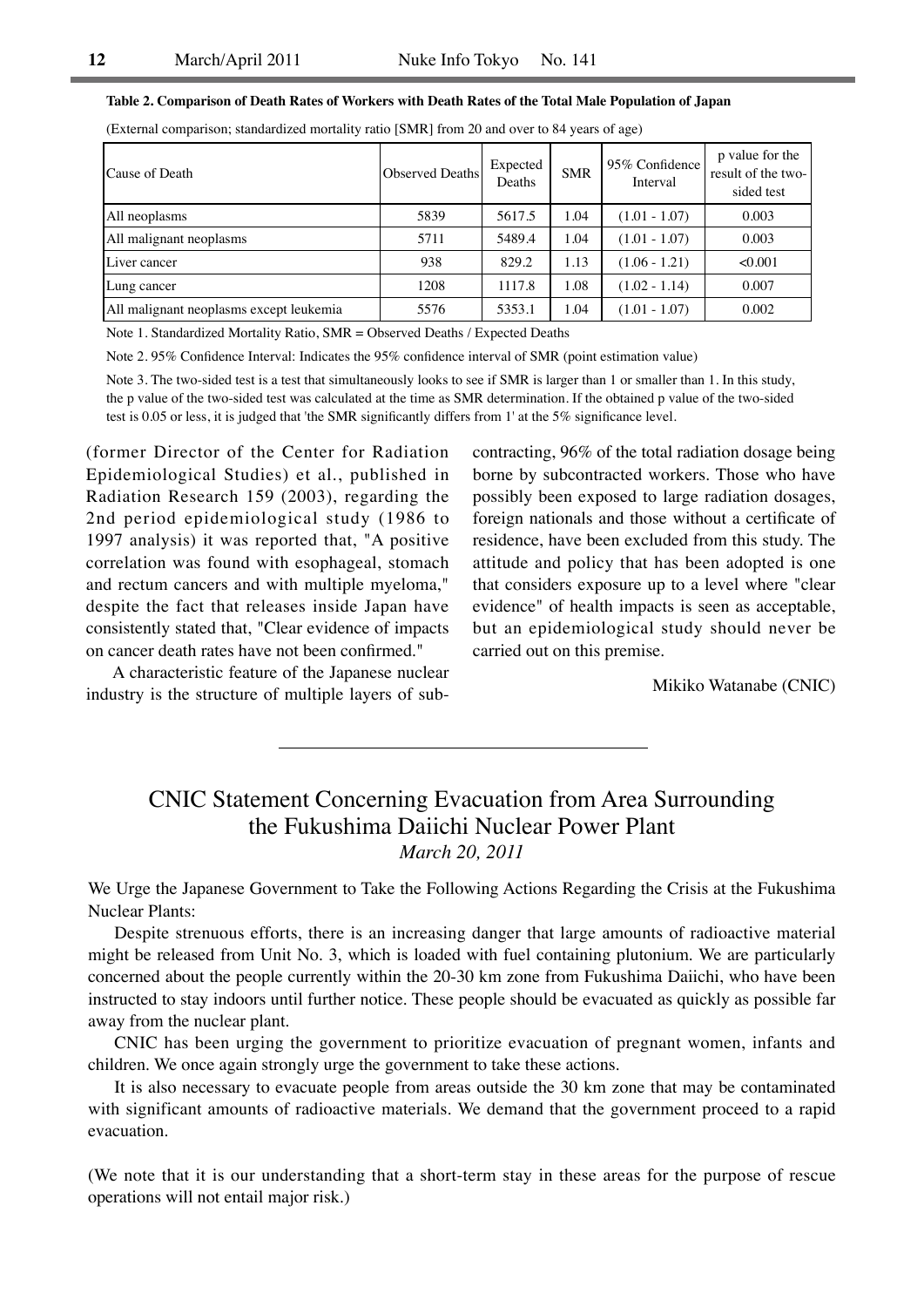#### **Table 3. Tendency Test of Cumulative Radiation Dosage and Death Rates of Workers**

|  | O/E Ratio by by cause of death and by cumulative radiation dosage group, and results of trend test |  |  |
|--|----------------------------------------------------------------------------------------------------|--|--|
|--|----------------------------------------------------------------------------------------------------|--|--|

|                              | Cumulative Radiation Dosage Group (mSv) |                           |                           |                                                                                 |                           |                               |
|------------------------------|-----------------------------------------|---------------------------|---------------------------|---------------------------------------------------------------------------------|---------------------------|-------------------------------|
| Cause of Death               | $<$ 10                                  | $10-$                     | $20 -$                    | $50-$                                                                           | $100+$                    |                               |
|                              | <b>Observed Deaths</b>                  | Observed<br>Deaths        |                           | Observed Deaths Observed Deaths Observed Deaths                                 |                           | p value result<br>of the two- |
|                              |                                         |                           |                           | Expected Deaths Expected Deaths Expected Deaths Expected Deaths Expected Deaths |                           | sided trend<br>test(a)        |
|                              | O/E Ratio                               | O/E Ratio                 | O/E Ratio                 | O/E Ratio                                                                       | O/E Ratio                 |                               |
|                              | 95% Conf. Int.                          | 95% Conf. Int.            | 95% Conf. Int.            | 95% Conf. Int.                                                                  | 95% Conf. Int.            |                               |
|                              | 3.915                                   | 501                       | 532                       | 249                                                                             | 129                       |                               |
|                              | 3987.8                                  | 486                       | 500                       | 230.4                                                                           | 121.8                     | 0.031                         |
| All neoplasms                | 0.98                                    | 1.03                      | 1.06                      | 1.08                                                                            | 1.06                      |                               |
|                              | $(0.95 \text{ to } 1.01)$               | $(0.94 \text{ to } 1.13)$ | $(0.98 \text{ to } 1.16)$ | $(0.95 \text{ to } 1.22)$                                                       | $(0.88 \text{ to } 1.26)$ |                               |
|                              | 3822                                    | 494                       | 526                       | 245                                                                             | 124                       |                               |
| All malignant                | 3902.6                                  | 475                       | 488.9                     | 225.3                                                                           | 119.1                     |                               |
| neoplasms                    | 0.98                                    | 1.04                      | 1.08                      | 1.09                                                                            | 1.04                      | 0.032                         |
|                              | $(0.95 \text{ to } 1.01)$               | $(0.95 \text{ to } 1.14)$ | $(0.99 \text{ to } 1.17)$ | $(0.96 \text{ to } 1.23)$                                                       | $(0.87 \text{ to } 1.24)$ |                               |
|                              | 200                                     | 29                        | 32                        | 20                                                                              | 8                         |                               |
| Esophagal                    | 215.3                                   | 26.4                      | 27.3                      | 12.9                                                                            | 7.1                       | 0.039                         |
| cancer                       | 0.93                                    | 1.1                       | 1.17                      | 1.55                                                                            | 1.12                      |                               |
|                              | $(0.80 \text{ to } 1.07)$               | $(0.73 \text{ to } 1.58)$ | $(0.80 \text{ to } 1.66)$ | $(0.95 \text{ to } 2.40)$                                                       | $(0.48 \text{ to } 2.21)$ |                               |
|                              | 620                                     | 90                        | 86                        | 39                                                                              | 25                        |                               |
|                              | 645.1                                   | 79.5                      | 80.7                      | 36.2                                                                            | 18.5                      |                               |
| Liver cancer                 | 0.96                                    | 1.13                      | 1.07                      | 1.08                                                                            | 1.35                      | 0.025                         |
|                              | $(0.89 \text{ to } 1.04)$               | $(0.91 \text{ to } 1.39)$ | $(0.85 \text{ to } 1.32)$ | $(0.77 \text{ to } 1.47)$                                                       | $(0.88 \text{ to } 2.00)$ |                               |
|                              | 801                                     | 102                       | 118                       | 56                                                                              | 33                        |                               |
|                              | 832.4                                   | 100.3                     | 103.9                     | 47.9                                                                            | 25.6                      |                               |
| Lung cancer                  | 0.96                                    | 1.02                      | 1.14                      | 1.17                                                                            | 1.29                      | 0.007                         |
|                              | $(0.90 \text{ to } 1.03)$               | $(0.83 - 1.24)$           | $(0.94 - 1.36)$           | $(0.88 - 1.52)$                                                                 | $(0.89 - 1.81)$           |                               |
|                              | 69                                      | Q                         | 14                        | $\tau$                                                                          | 4                         |                               |
| Non-Hodgkin's                | 76.8                                    | 9.4                       | 9.7                       | 4.6                                                                             | 2.5                       | 0.028                         |
| Lymphoma                     | 0.9                                     | 0.95                      | 1.45                      | 1.54                                                                            | 1.58                      |                               |
|                              | $(0.70 - 1.14)$                         | $(0.44 - 1.81)$           | $(0.79 - 2.43)$           | $(0.62 - 3.17)$                                                                 | $(0.43 - 4.05)$           |                               |
| Multiple<br>myelosis         | 22                                      | 3                         | $\overline{c}$            | 1                                                                               | 3                         |                               |
|                              | 22.8                                    | 2.9                       | 3.1                       | 1.5                                                                             | 0.7                       |                               |
|                              | 0.96                                    | 1.03                      | 0.65                      | 0.68                                                                            | 4.06                      | 0.032                         |
|                              | $(0.60 - 1.46)$                         | $(0.21 - 3.02)$           | $(0.08 - 2.37)$           | $(0.02 - 3.81)$                                                                 | $(0.84 - 11.87)$          |                               |
| All malignant                | 3730                                    | 484                       | 511                       | 242                                                                             | 122                       |                               |
|                              | 3811.7                                  | 463.8                     | 477.3                     | 219.3                                                                           | 116.4                     |                               |
| neoplasms<br>except leukemia | 0.98                                    | 1.04                      | 1.07                      | 1.1                                                                             | 1.05                      | 0.024                         |
|                              | $(0.95 - 1.01)$                         | $(0.95 - 1.14)$           | $(0.98 - 1.17)$           | $(0.97 - 1.25)$                                                                 | $(0.87 - 1.25)$           |                               |

Note (a). In this epidemiological study, the result indicated is the determination of the null hypothesis 'the death rate does not rise with an increase in cumulative radiation dosage.' When this p value is 0.05 (5%) or less, the null hypothesis is rejected and it is judged that the death rate of the analyzed subject group increases as the cumulative radiation dosage increases.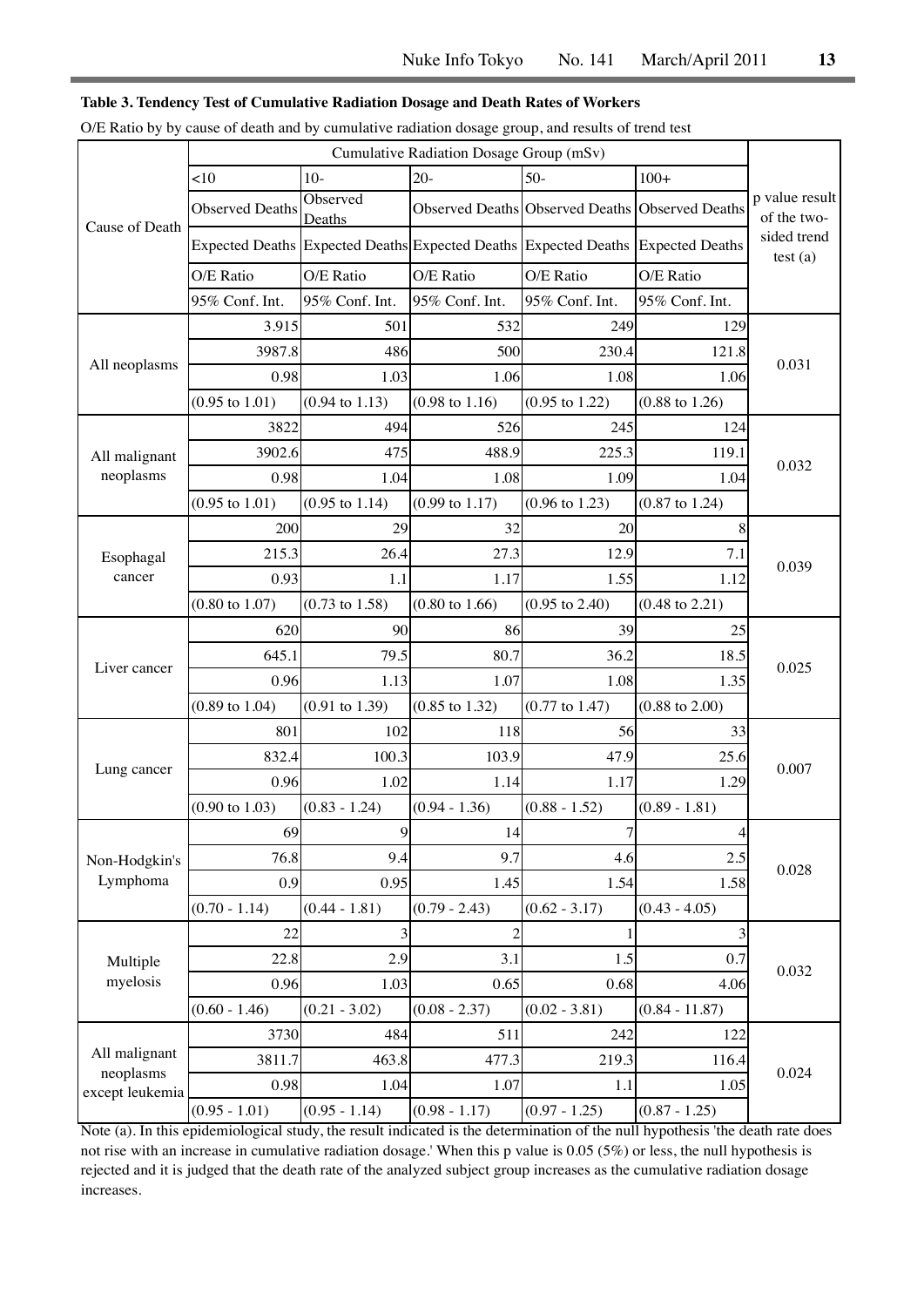# **South Texas Project Nuclear Power Plant: International Letter and Petition to Japanese Government**

The Japan Bank for International Cooperation (JBIC) posted a notice on its web site on January 7 saying that it had officially commenced the environmental and social screening process for two new nuclear power plants at th saying that it had officially commenced the environmental and social screening process for two new nuclear power plants at the South Texas Project Nuclear Power Station. If approved it will be the first time JBIC has financed a major nuclear construction project.

Responding to JBIC's announcement, on February 24 more than 170 organizations from the U.S., Japan and across the world sent a letter (see below) to Japanese Prime Minister Naoto Kan and key members of his Cabinet urging them to reject a multi-billion dollar loan for construction of the two nuclear reactors.

The following week, on March 11, a petition signed by some 6,000 people from around the world was delivered to the Japanese government. The petition noted, "Investing in dangerous, dirty and expensive nuclear reactor projects in another country -- and leaving the citizens of that country to cope with the lethal radioactive waste and constant threat of nuclear meltdown -- is certainly not an example of 'international cooperation'."

This warning was confirmed that very day. I was in the Diet Offices delivering the petition to Government Ministers and other Diet Members when the Tohoku Pacific Offshore Earthquake hit the Fukushima Daiichi Nuclear Power Station.

When asked about the NGO letter at a press conference on February 25, government spokesperson Chief Cabinet Secretary Yukio Edano said that nothing has been decided, that financial risks will be duly considered and that the NGO letter will be taken into account. Common sense would suggest that the nuclear earthquake disaster effectively ended the chances of JBIC funding nuclear exports. Toshiba might have other ideas, but certainly TEPCO is in no position to participate in the construction of new nuclear power plants at South Texas Project.

Philip White (CNIC)

February 16, 2011

Mr Naoto Kan Prime Minister of Japan

Honorable Prime Minister,

We are writing to urge you to prevent a loan guarantee from the Japan Bank for International Cooperation (JBIC) for the proposed atomic reactor project at the South Texas site in the U.S. state of Texas. Such a loan would entail extraordinary financial and social risk for the JBIC and the Japanese people.

All currently proposed reactor projects in the United States face a challenging economic environment caused by unfavorable market conditions; escalating projected construction costs; decreased electricity demand growth; low natural gas prices and increased competition from safe, clean renewable energy sources. With a deregulated, competitive power market and some of the lowest wholesale electricity prices in the country, Texas is a particularly risky U.S. state in which to invest in expensive new reactors.

The projected cost for the two South Texas reactors has increased from \$5.6 billion in 2006 to as much as \$18 billion today.<sup>1</sup> Last year, the City of San Antonio reduced its investment in the project by 85 percent because of the rising cost estimates. San Antonio's municipal utility, CPS Energy, sued their partner NRG Energy (the loan guarantee applicant) for \$32 billion, alleging fraud, illegal conduct, and conspiracy over cost estimates and citing NRG's deals with outside partners. NRG has been desperately pursuing other municipal utilities to commit to purchase electricity from the proposed reactors by promising fixed priced energy and other incentives that would further undermine the economic viability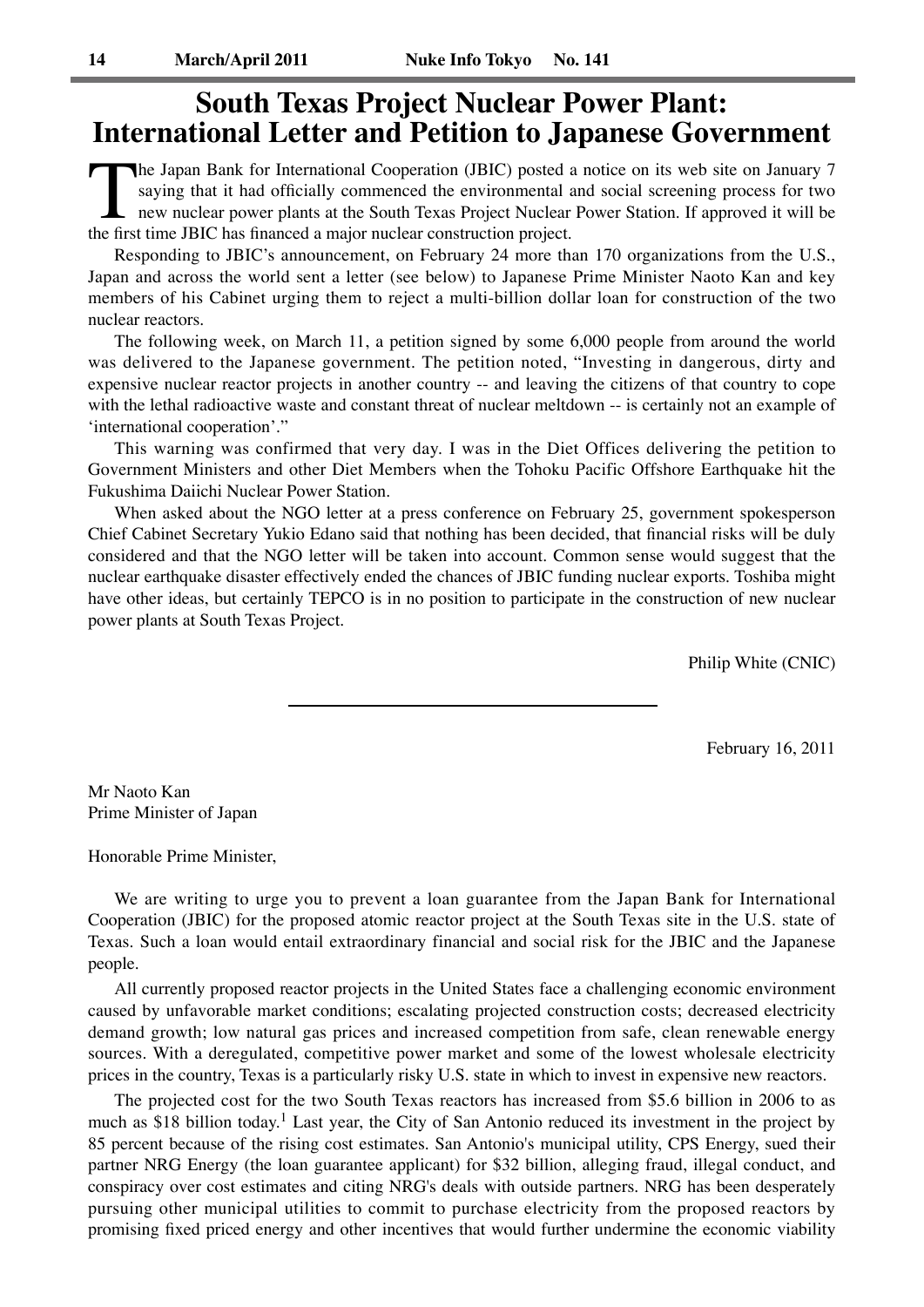of the project.

New nuclear reactors in Texas would produce energy at far higher costs than the market price of power in the state. An independent assessment conducted for Texas' main grid operator ERCOT (Electric Reliability Council of Texas) found that the cost of the South Texas reactors would exceed the revenue they would generate in the market by 33 to 52 percent.<sup>2</sup>

Texas has a host of lower-cost alternatives, especially wind and natural gas, that will continue to meet the need for electricity. Texas is the number one wind market in the United States with more than 10,000MW in service. Natural gas reserves are adequate for 100 years, thus assuring low-cost energy for a long time. A 2010 analysis done for ERCOT projects per kilowatt capital costs for solar power to already be cheaper than nuclear power in Texas-a cost advantage that is projected to grow wider under every possible scenario envisioned.3 Currently, the average wholesale cost for electricity in Texas is 3.7 cents per kilowatt-hour, while electricity from new reactors with capital costs in South Texas' range is estimated to cost between 12 cents to 20 cents per kilowatt-hour. Moreover, the large projected increases in electricity demand made just a few years ago - which served as the basis for many new reactor proposals are now highly unlikely to be reached for another decade or more. This is partly due to the U.S. recession, of course, but also due to increasing energy efficiency throughout the U.S. economy.

Due to Japanese corporate involvement in the proposed South Texas reactor project, it might appear that it would make a good investment. The reality, however, is that the projects involving Japanese companies will suffer the same delays, design problems, financial difficulties and determined public opposition as other proposed nuclear projects.

Moreover, the history of U.S. nuclear reactor construction does not provide room for optimism. According to a 1986 study from the U.S. Department of Energy's Energy Information Administration (EIA), the average cost overrun of the first 75 U.S. nuclear reactor projects was 207 percent - or more than triple the original estimated cost.<sup>4</sup> The cost overruns of the last 50 reactors built in the U.S. were even higher, reaching as much as 800% over-budget. Such extraordinary cost overruns led to multi-billiondollar bond defaults, utility bankruptcy, and significant financial losses by utilities. Nothing in the U.S. experience suggests that new reactor projects will be any more successful at containing costs than past projects.

Just as we have warned American taxpayers and elected officials about these very serious financial risks, we also urge you to very carefully consider these risks before deciding to invest in new reactors in the United States. We respectfully suggest that Japanese taxpayers would not want to lose money on a U.S. reactor project. Nor would U.S. taxpayers want to bail out JBIC when the predictable losses occur. Such outcomes would obviously be uncomfortable on both sides of the Pacific.

Sincerely,

cc: Mr Banri Kaieda Minister of Economy, Trade and Industry

Mr Yoshihiko Noda Minister of Finance

Mr Koichiro Gemba Minister for National Policy

1. Nuclear Expansion could cost \$18.2 billon, San Antonio Express-News, December 23, 2009

2. Potomac Economics, LTD., Independent Market Monitor for the ERCOT Wholesale Market, 2009 State of the Market Report for the ERCOT Wholesale Electricity Markets, July 2010, http://www.puc. state.tx.us/wmo/documents/annual\_reports/2009annualreport.pdf.

3. ERCOT Scenario Development Working Group, Scenario Assumptions Spreadsheet, September 2010. http://www.ercot.com/calendar/2010/09/20100910-SDWG

4. An Analysis of Nuclear Power Plant Construction Costs, January 1, 1986, Energy Information Administration, Technical Report DOE/EIA-0485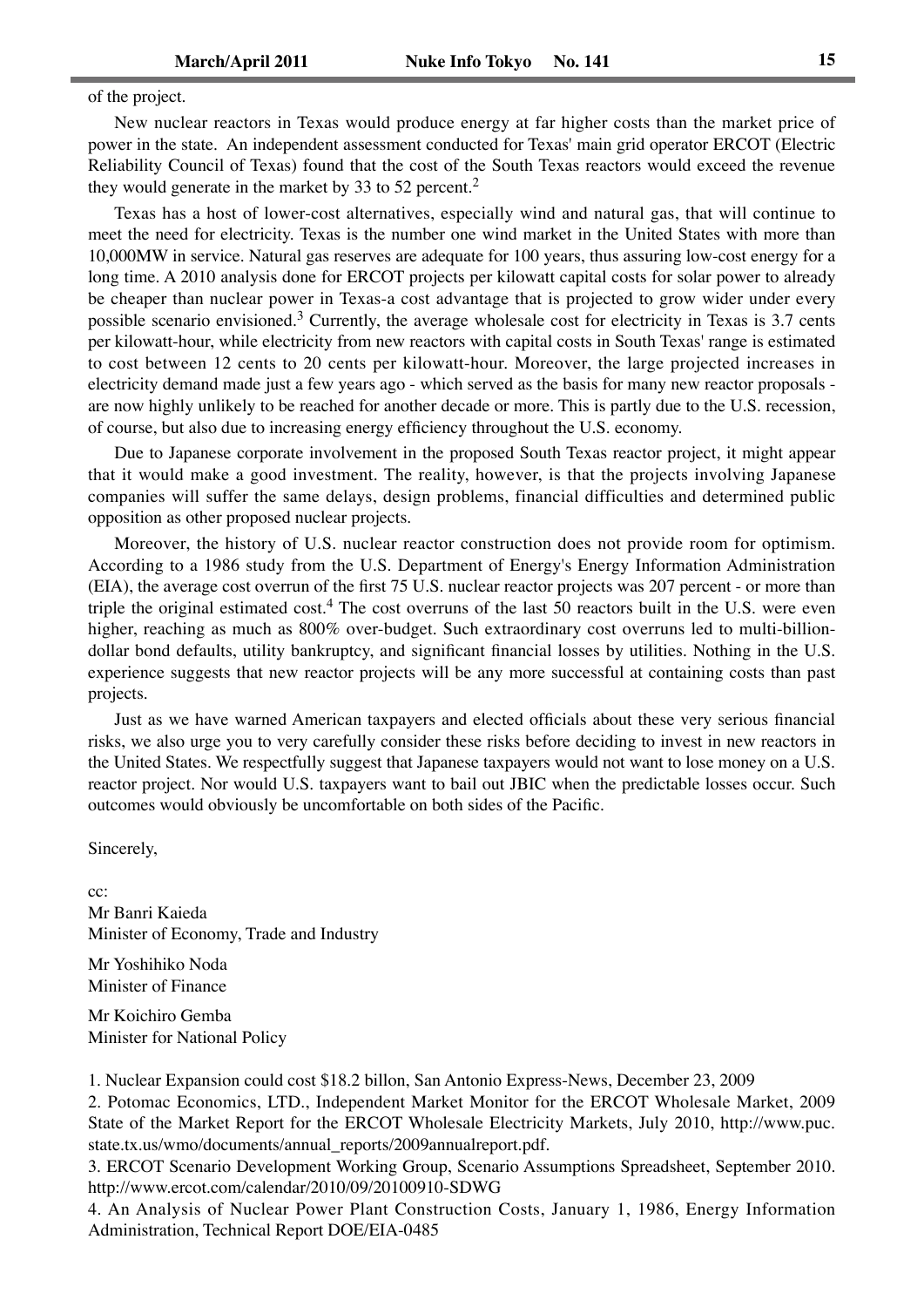# **Toshiba-Tenex Enriched Uranium Joint Venture: Japan-Russia Bilateral Nuclear Cooperation Agreement**

**On** February 9 Toshiba announced that it had agreed to start discussions on establishing a joint venture for enriched uranium sales with Russian company Tenex. Tenex (Techsnabexport) agreed to start discussions on establishing a joint venture for enriched uranium sales with is a subsidiary of Russia's Atomenergoprom (AEP), which supervises Russia's civilian nuclear power generation businesses and is a part of state nuclear corporation Rosatom.

Toshiba and Tenex are involved in continuing discussions on possible cooperation in the nuclear fuel business under a May 2009 memorandum of understanding. Toshiba says that the purpose of the joint venture is to "draw on the complementary capabilities of the companies: Tenex's supply of enriched uranium and Toshiba Group's nuclear fuel supply chain."

Before its memorandum of understanding with Tenex, Toshiba and AEP signed a general framework agreement in March 2008 on the possibility of partnerships in fields including the front-end civilian nuclear fuel-cycle business, construction of commercial nuclear power plants and the manufacturing and maintenance of large equipment. In its February 9, 2011 press release Toshiba said that it and AEP "continue to discuss possible collaboration."

Besides the proposed uranium enrichment joint venture with Tenex, Toshiba has also invested in a uranium enrichment project in the United States. In September 2010 it invested in USEC's American Centrifuge Plant as the first phase of a partnership agreement announced in May 2010. With these and other investments, Toshiba is attempting to connect the links in the front end of the nuclear fuel chain – uranium mining, enrichment and fuel fabrication – to ensure that it can guarantee a secure supply of fuel for nuclear power plants that it hopes to build around the world.

#### **Bilateral Nuclear Cooperation Agreement**

Meanwhile, the Japanese Government is preparing to submit a nuclear cooperation agreement between Japan and Russia to the Diet for approval. The Japanese and Russian Governments signed the agreement on May 12, 2009 when Prime Minister Vladimir Putin was in Japan. It was endorsed by the Russian Duma on December 22, 2010 and by the Federation Council on December 24, but submission to the Japanese Diet was delayed because none of Russia's nuclear facilities were subject

to International Atomic Energy Agency (IAEA) safeguards. This problem has not been solved, but the Japanese Government is now preparing to use a loophole to enable ratification.

The Japanese Government accepts the dubious principle that because Russia is a nuclear weapons state it does not have to place all its nuclear facilities (not even all its so-called "civilian facilities") under IAEA safeguards. The bilateral agreement only requires that the IAEA must have selected at least one Russian facility for the application of safeguards. Japanese nuclear material, equipment and technology may be used in unsafeguarded facilities.

On December 13 the "first full-scale IAEA inspection" was carried out at a "storage facility" within the International Uranium Enrichment Center (IUEC)1, located on the Angarsk Electrolytic Chemical Combine in Siberia. Although the scope of the safeguards is not public, it appears that this storage facility refers only to a Low-Enriched Uranium (LEU) Reserve that Russia set up within the IUEC under an agreement with the IAEA signed in March 29, 2010. The purpose of the LEU Reserve is ostensibly to provide a backup supply for countries experiencing a disruption in the supply of LEU that is not related to technical or commercial considerations. Setting aside the impracticality of this "guarantee", the LEU Reserve has no connection whatsoever with nuclear cooperation between Japan and Russia. Nevertheless, the existence of this single facility under IAEA safeguards is being used as an excuse by the Japanese Government to proceed with ratification of the bilateral agreement. The prime reason for the rush to ratify is that Toshiba wants to clear the way for nuclear cooperation with Russia.

In response to inquiries by CNIC, the Ministry of Foreign Affairs (MoFA) said ratification of the bilateral agreement should not be confused with approval of specific cooperation. No doubt the MoFA is encouraging Russia to place under IAEA safeguards facilities that could potentially be involved in nuclear cooperation between the two countries. In itself that is laudable, but it misses the fundamental point that no nuclear cooperation agreement should be ratified which permits Japanese nuclear material, equipment and technology to be transferred to unsafeguarded facilities.

Philip White (CNIC)

1. IUEC is jointly owned by Rosatom (80%), Kazatomprom (10%) and Ukraine's Nuclear Fuel holding (10%).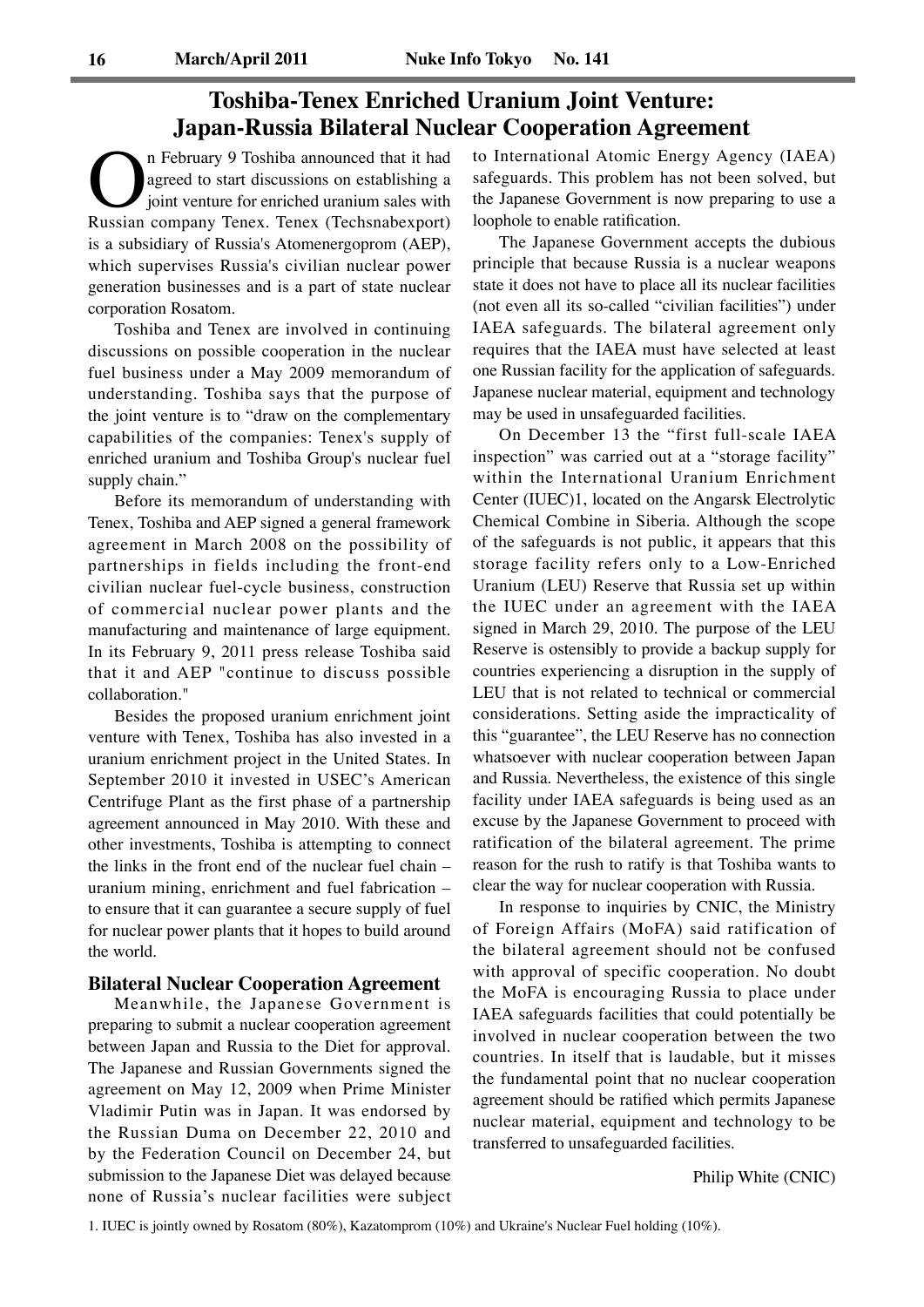### Anti-Nuke Who's Who

# **Hatsumi Ishimaru a fired up ordinary housewife**

by Kyoko Nakamura\*

**Hatsumi Ishimaru is just an ordinary**<br>country housewife of the type you might<br>find anywhere in Japan.<br>She played the horn in her high school's brass country housewife of the type you might find anywhere in Japan.

She played the horn in her high school's brass band and married a rather handsome clarinetist in the same band. Together they have raised two sons and two daughters, all of whom are fine caring young people. Her husband deals in securities. At 60 he is not afraid to boast about his wife to anyone, saying, "Hatsumi's cute isn't she." Perhaps that is a bit strange, but in every other way all the family are normal cheerful people.

Hatsumi worked very hard while she was raising her children. She helped support the family by working as an accountant, a job at which she was very skilled. During that time, due to conflicts between the tendency for accounting to become mired in corruption and her sense of justice, she went from one company to the other. All the time this ordinary housewife just worked as hard as she could for the sake of her family.

Naturally, her life had no connection with nuclear power plants. But then in February 2006 Saga Prefecture announced that it would permit the implementation of pluthermal<sup>1</sup> at Unit 3 of Kyushu Electric Power Company's Genkai Nuclear Power Plant. A citizens campaign arose in opposition to this and, at the invitation of a former teacher, Hatsumi found herself attending a meeting, whether she wanted to or not. But as she listened Hatsumi's, or should I say rather "this ordinary housewife's" instincts told her, "This is dangerous." At the same time, her sense of justice told her, "This has to be stopped." Hatsumi was fired up and ever since she has been distributing leaflets and collecting signatures and the whole bit.

Hatsumi is now leader of the Genkai Pluthermal Lawsuit Group, but she is a bit different from other leaders. In fact, she is not really a "leader" at all. The role of "leader" wouldn't suit her. The reason why she is nominally the leader is because of her ability to connect people. The network she has created in the few years that she has been involved



*Hatsumi Ishimaru with her husband*

in the movement against nuclear power is amazing.

She joins hands with people on equal terms. That's why she cannot be in a hierarchical relationship with them. Perhaps to some people the group just looks like a heap of old acorns lying around.

But isn't that just what civil society movements should be like? And in the end, bound together by Hatsumi's enthusiasm, real unity is formed. When the time comes for everyone to pull together and combine their wisdom, it is Hatsumi who is running back and forth between people. Unselfish, pure-hearted, intuitive and honest and mighty strong: that's the type of person the leader of our heap of old acorns club, Hatsumi Ishimaru, is.

1. The term 'pluthermal' refers to the use of plutonium in light water reactors. The fuel is made from a mixed oxide of plutonium and uranium  $(MOX)$ .

\* Kyoko Nakamura is a member of the Genkai Pluthermal Lawsuit Group.